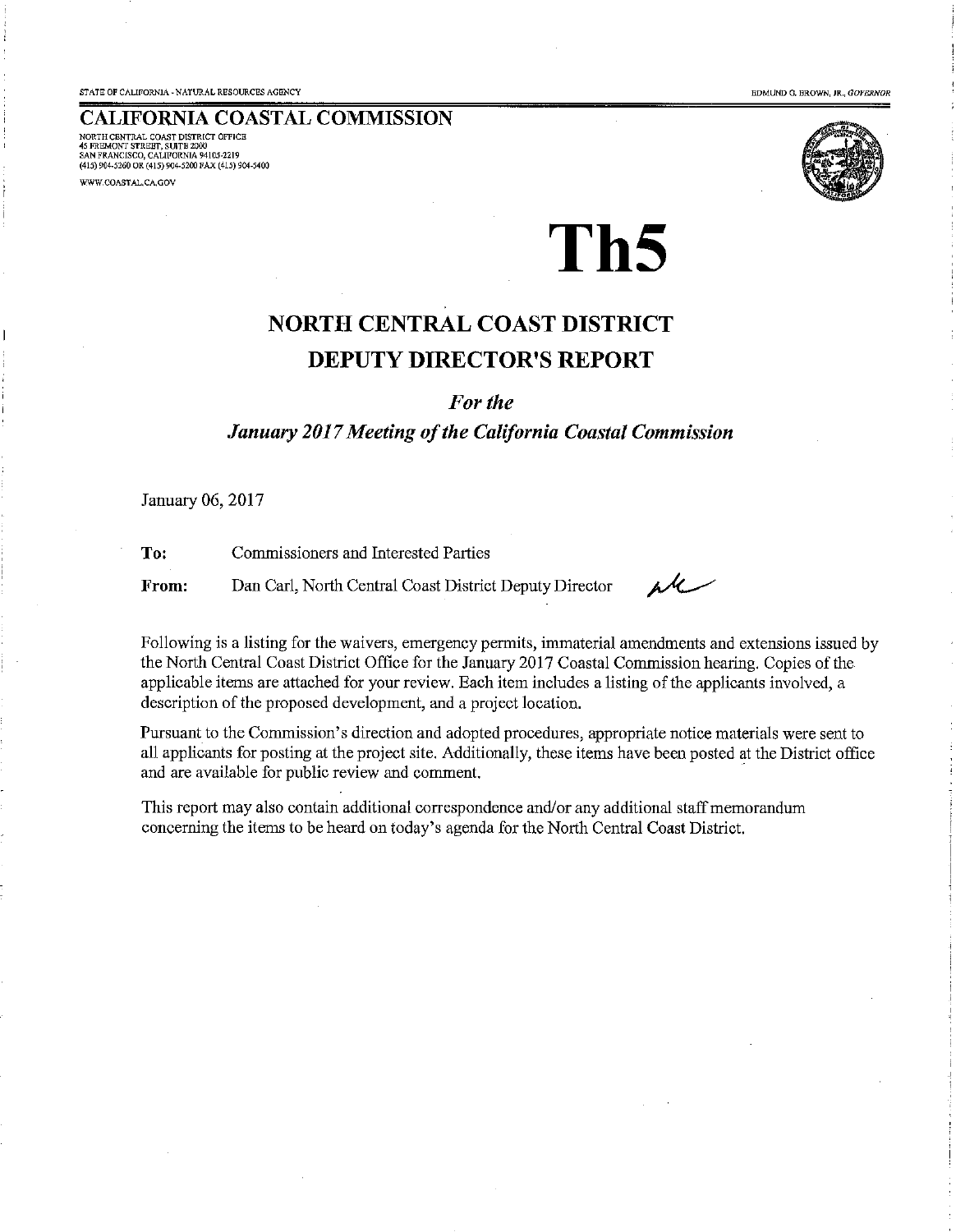## **DE MINIMIS WAIVERS**

The Executive Director has determined that the following developments do not require a coastal development permit pursuant to Section 30624.7 of the California Coastal Act of 1976.

| <b>Applicant</b>                                                                   | <b>Project Description</b>                                                                                                                                                    | <b>Project Location</b>                                                                              |
|------------------------------------------------------------------------------------|-------------------------------------------------------------------------------------------------------------------------------------------------------------------------------|------------------------------------------------------------------------------------------------------|
| $2 - 16 - 0187 - W$<br>Jackson Square<br>Properties, Attn: Tom<br>and Linda Coates | Construction of a new 1,900-square-foot,<br>single-family residence and related site<br>improvements                                                                          | 253 Seadrift Rd, Stinson Beach, Marin<br>County 94970 (APN(s): 195-340-87)                           |
| $2 - 16 - 0738 - W$<br>Attn: Victoria Thorp and<br>Jim Migdal                      | Construction of a new 2,061-square-foot,<br>single-family residence and related site<br>improvements                                                                          | 217 Seadrift Rd, Stinson Beach, Marin<br>County 94970 (APN(s): 195-331-37)                           |
| $2 - 16 - 0756 - W$<br>Attn: Amy & Gordon<br>Ritter                                | Construction of a new 3,203-square-foot,<br>single-family residence and related site<br>improvements                                                                          | 263 -265 Seadrift Rd, in the Seadrift area<br>of Stinson Beach, Marin County (APN(s):<br>195-340-28) |
| $2 - 16 - 0900 - W$<br>Caltrans, Attn: Wajahat<br>Nyaz                             | Construction of a buried 655 foot-long<br>soldier-pile retaining wall and an improved<br>surface drainage system, as well as shoulder<br>widening for improved bicycle safety | on State Route 1 at PM 7.7 in Marin<br>County (APN(s): $199-150-30$ )                                |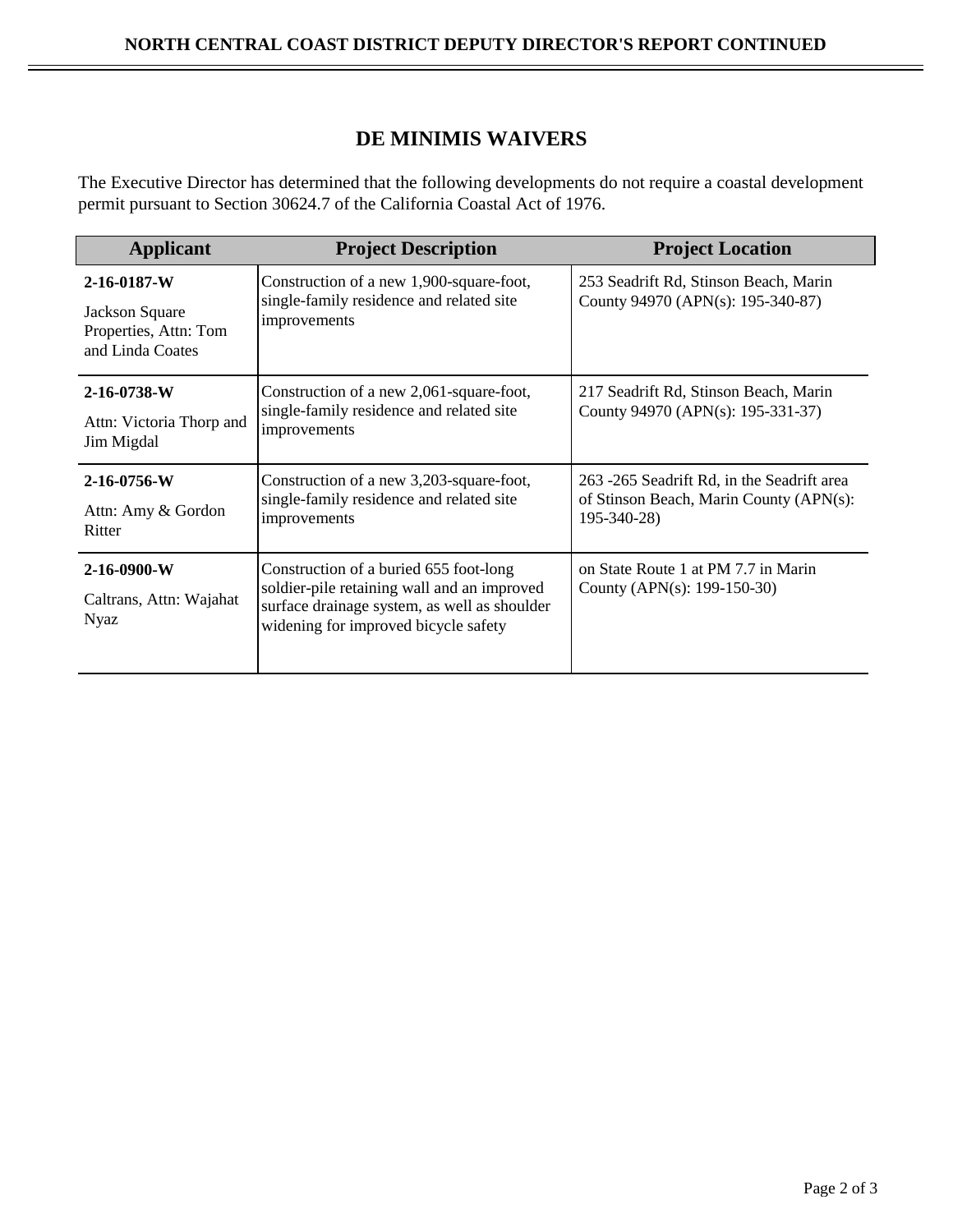## **EMERGENCY PERMITS**

The Executive Director has determined that the following developments do not require a coastal development permit pursuant to Section 13142 of the California Code of Regulations because the development is necessary to protect life and public property, or to maintain public services.

| <b>Applicant</b>                   | <b>Project Description</b>                                                                                                                                                                                                                                                                                                                                                                                                                                                                                                                                                                                                                                                                                                                                                                                                                                                               | <b>Project Location</b>                                                                             |
|------------------------------------|------------------------------------------------------------------------------------------------------------------------------------------------------------------------------------------------------------------------------------------------------------------------------------------------------------------------------------------------------------------------------------------------------------------------------------------------------------------------------------------------------------------------------------------------------------------------------------------------------------------------------------------------------------------------------------------------------------------------------------------------------------------------------------------------------------------------------------------------------------------------------------------|-----------------------------------------------------------------------------------------------------|
| $G-2-16-0053$<br>Jason West        | Removal of existing unsupported deck and<br>basement, followed by construction of a<br>tied-back wall, approximately 160' x 30' x<br>2', to control future erosion of the sea cliff,<br>including installation of steel anchors and<br>reinforcement and application of structural<br>shotcrete. The shotcrete walls will be<br>textured and colored to blend into the natural<br>coastal bluffs, and the surface will be shaped<br>to conform to the natural geologic structure.<br>The quantity of structure excavation for the<br>tied-back wall will be limited to only that<br>necessary for excavation of the wall keyway<br>and for the placement of reinforcing steel,<br>and shotcrete. In addition, installation of<br>surface riprap at the upcoast and downcoast<br>ends of the seawall to reduce outflanking,<br>measuring 15 feet in length at a maximum<br>$1.5:1$ slope. | 1112 Palmetto Ave, Pacifica, Ca 94044<br>(APN(s): 009291040)                                        |
| $G-2-16-0075$<br>City of Daly City | (1) Repair and restoration of the north and<br>south ends of the existing seaward revetment,<br>consisting of placing approximately 11,000<br>total tons of imported 4-ton Cal Trans Class<br>Armor Stone (rip rap) and smaller backing<br>stone along identified portions of the<br>revetment. Rip rap placed to repair the<br>revetment will not extend beyond the existing<br>revetment footprint. (2) Extend five outfall<br>pipes along the seawall that have been buried<br>and/or damaged, to allow unimpeded flow.<br>(3) Clean, repair and/or replace sections of<br>the site's storm water drainage channels to<br>allow surface water to flow freely downslope                                                                                                                                                                                                                | MUSSEL ROCK LANDFILL, DALY<br>CITY (SAN MATEO COUNTY)<br>APN(s): 008-460-010 (APN(s):<br>008460010) |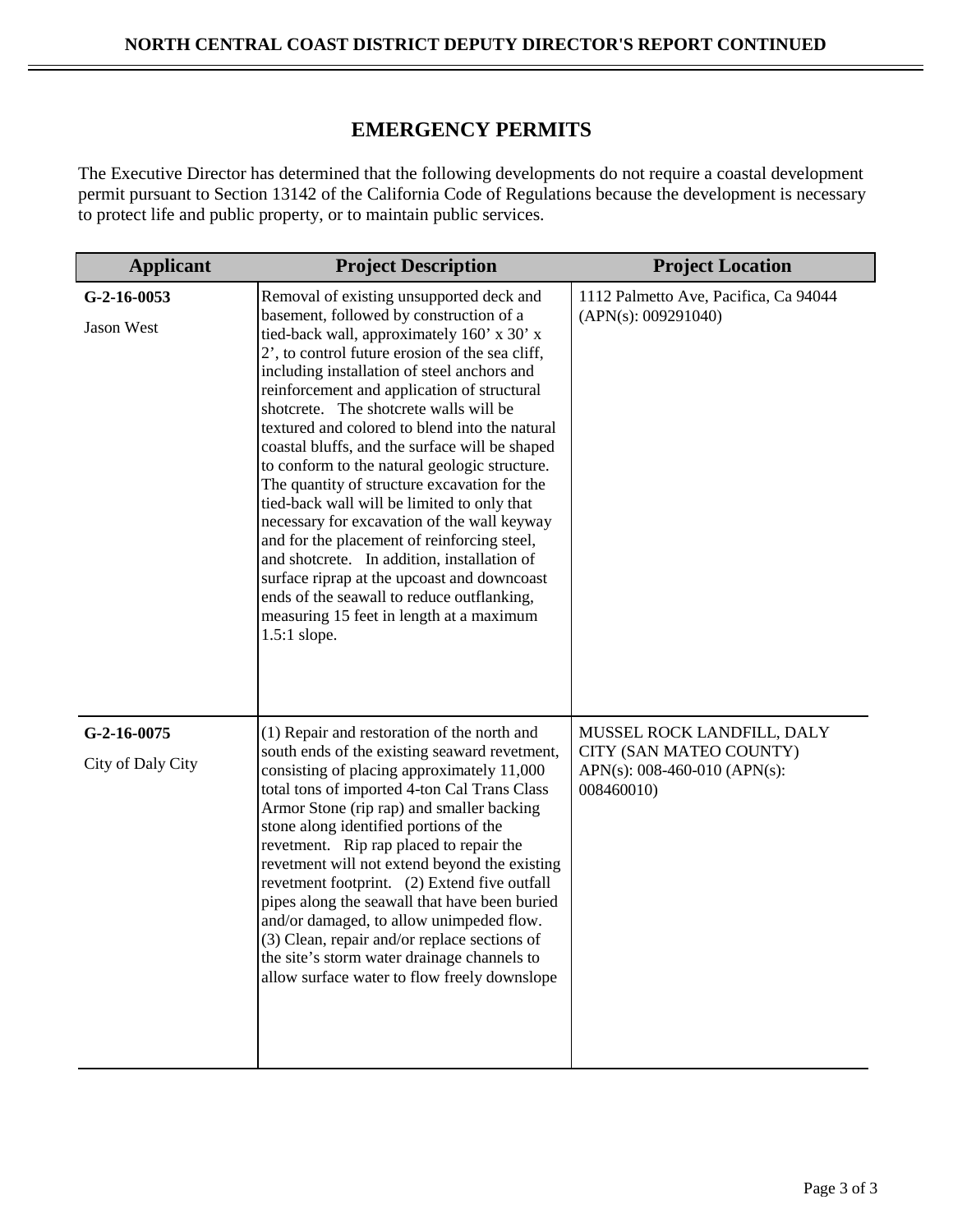#### CALIFORNIA COASTAL COMMISSION NORTH CENTRAL COAST DISTRICT OFFICE

45 FREMONT STREET, SUITE 2000 SAN FRANCISCO, CA 94105 (415) 904-5260 PHONE (415) 904-5400 FAX WEB: WWW.COASTAL.CA.GOV



# **NOTICE OF PROPOSED PERMIT WAIVER**

To: All Interested Parties

From: Nancy Cave, North Central Coast District Manager Jeannine Manna, North Central Coast District Supervisor

**Coastal Development Permit (CDP) Waiver 2-16-0187-W** Subject: Applicants: Tom and Linda Coates

#### **Proposed Development**

Construction of a new 1,900-square-foot, single-family residence and related site improvements at 253 Seadrift Road in the Seadrift area of Stinson Beach, Marin County.

#### **Executive Director's Waiver Determination**

Pursuant to Title 14, Section 13238 of the California Code of Regulations, and based on project plans and information submitted by the applicants regarding the proposed development, the Executive Director of the California Coastal Commission hereby waives the requirement for a CDP for the following reasons:

As proposed, the project will not have any significant adverse impacts on coastal resources. including public views, water quality and marine resources, and as proposed, accounts for potential coastal hazard risks, including future sea level rise. The project's siting, design, and scale is similar and consistent with that of surrounding development. The project represents infill residential development, and can be found consistent with both the Coastal Act and the Marin County LCP.

#### **Coastal Commission Review Procedure**

This waiver is not valid until the waiver has been reported to the Coastal Commission. This waiver is proposed to be reported to the Commission on January 12, in San Luis Obispo. If four or more Commissioners object to this waiver at that time, then the application shall be processed as a regular CDP application.

#### If you have any questions about the proposal or wish to register an objection, please contact Jeannine Manna in the North Central Coast District office.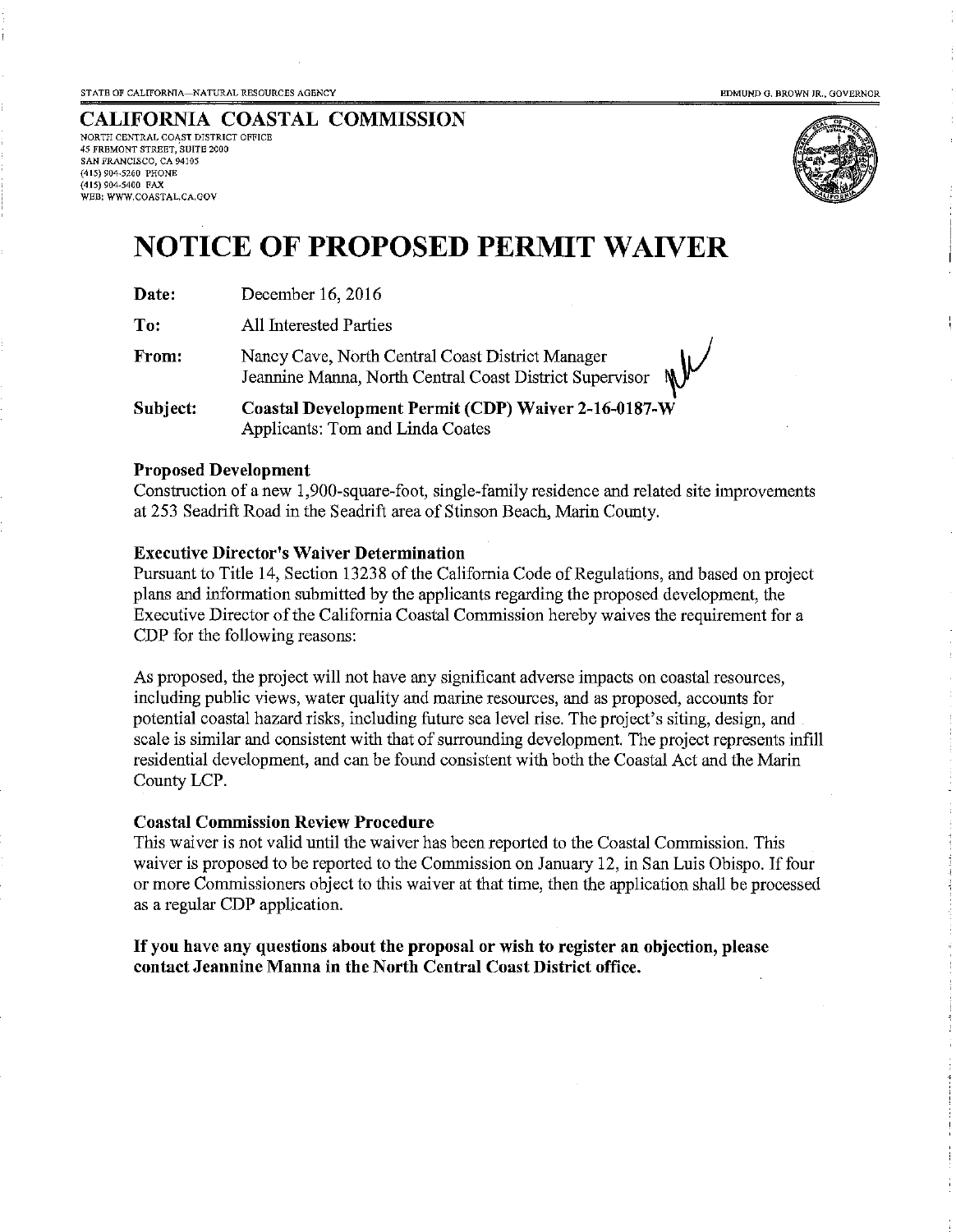EDMUND G. BROWN JR., GOVERNOR

CALIFORNIA COASTAL COMMISSION NORTH CENTRAL COAST DISTRICT OFFICE **45 FREMONT STREET, SUITE 2000** SAN FRANCISCO, CA 94105 (415) 904-5260 PHONE (415) 904-5400 FAX WEB: WWW.COASTAL.CA.GOV



# **NOTICE OF PROPOSED PERMIT WAIVER**

Date: December 16, 2016

To: All Interested Parties

Nancy Cave, North Central Coast District Manager From: Melis Okter, California Sea Grant State Fellow Coastal Development Permit (CDP) Waiver 2-16-0738-W Subject: Applicants: Victoria Thorp & Jim Migdal

#### **Proposed Development**

Construction of a new 2,061-square-foot, single-family residence and related site improvements at 217 Seadrift Road in the Seadrift area of Stinson Beach, Marin County.

#### **Executive Director's Waiver Determination**

Pursuant to Title 14, Section 13238 of the California Code of Regulations, and based on project plans and information submitted by the applicants regarding the proposed development, the Executive Director of the California Coastal Commission hereby waives the requirement for a CDP for the following reasons:

As proposed, the project will not have any significant adverse impacts on coastal resources, including public views, water quality and marine resources, and as proposed, accounts for potential coastal hazard risks, including future sea level rise. The project's siting, design, and scale is similar and consistent with that of surrounding development. The project represents infill residential development, and can be found consistent with both the Coastal Act and the Marin County LCP.

#### **Coastal Commission Review Procedure**

This waiver is not valid until the waiver has been reported to the Coastal Commission. This waiver is proposed to be reported to the Commission on January 12, in San Luis Obispo. If four or more Commissioners object to this waiver at that time, then the application shall be processed as a regular CDP application.

If you have any questions about the proposal or wish to register an objection, please contact Melis Okter in the North Central Coast District office.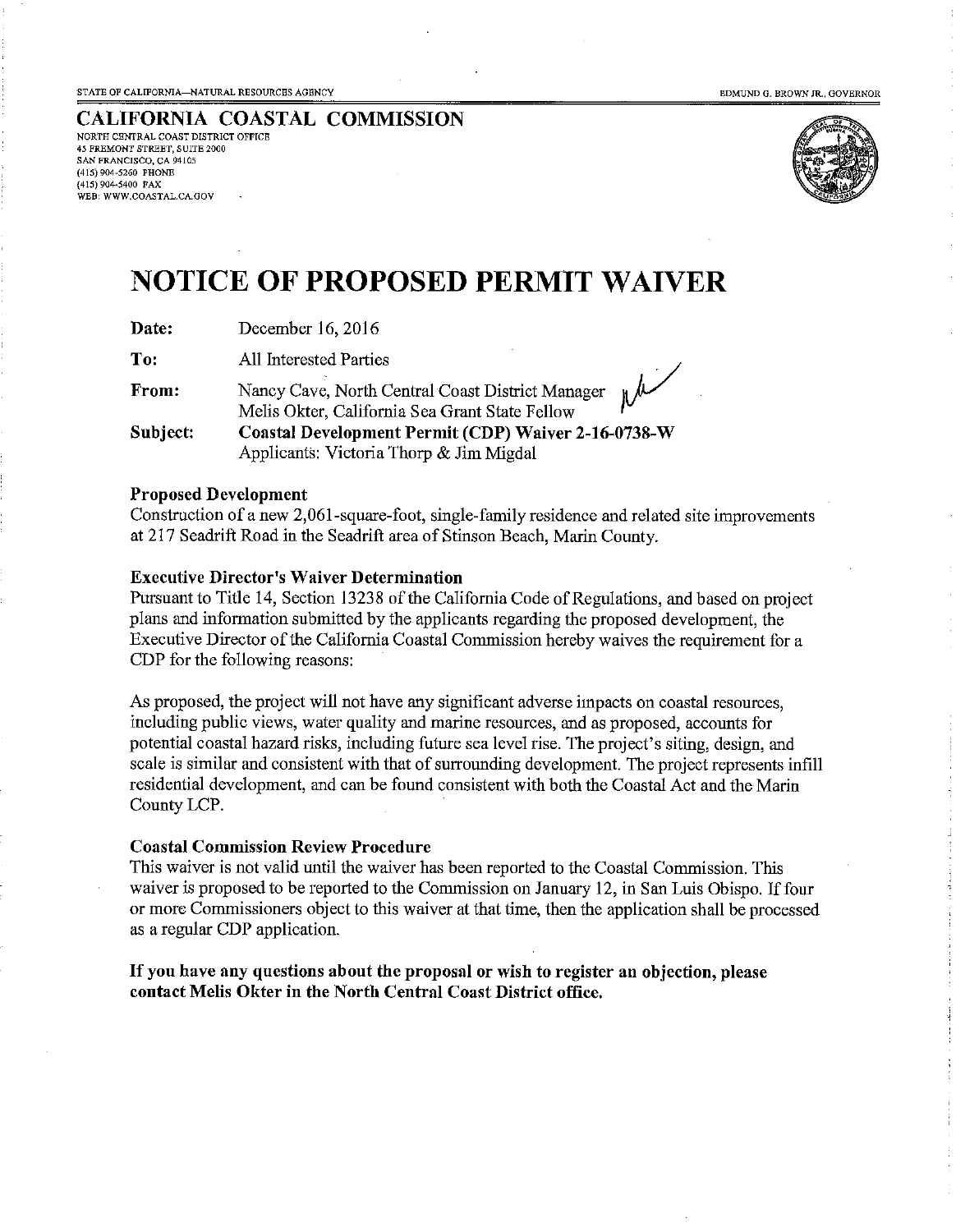STATE OF CALIFORNIA-NATURAL RESOURCES AGENCY

EDMUND G. BROWN JR., GOVERNOR

CALIFORNIA COASTAL COMMISSION NORTH CENTRAL COAST DISTRICT OFFICE 45 FREMONT STREET, SUITE 2000 SAN FRANCISCO, CA 94105 (415) 904-5260 PHONE (415) 904-5400 FAX WEB: WWW.COASTAL.CA.GOV



# **NOTICE OF PROPOSED PERMIT WAIVER**

| December 16, 2016<br>Date: |
|----------------------------|
|----------------------------|

To: All Interested Parties

Nancy Cave, North Central Coast District Manager From: Melis Okter, California Sea Grant State Fellow

Coastal Development Permit (CDP) Waiver 2-16-0756-W Subject: Applicants: Amy & Gordon Ritter

#### **Proposed Development**

Construction of a new 3,203-square-foot, single-family residence and related site improvements at 263-265 Seadrift Road in the Seadrift area of Stinson Beach, Marin County.

#### **Executive Director's Waiver Determination**

Pursuant to Title 14, Section 13238 of the California Code of Regulations, and based on project plans and information submitted by the applicants regarding the proposed development, the Executive Director of the California Coastal Commission hereby waives the requirement for a CDP for the following reasons:

As proposed, the project will not have any significant adverse impacts on coastal resources, including public views, water quality and marine resources, and as proposed, accounts for potential coastal hazard risks, including future sea level rise. The project's siting, design, and scale is similar and consistent with that of surrounding development. The project represents infill residential development, and can be found consistent with both the Coastal Act and the Marin County LCP.

#### **Coastal Commission Review Procedure**

This waiver is not valid until the waiver has been reported to the Coastal Commission. This waiver is proposed to be reported to the Commission on January 12, in San Luis Obispo. If four or more Commissioners object to this waiver at that time, then the application shall be processed as a regular CDP application.

If you have any questions about the proposal or wish to register an objection, please contact Melis Okter in the North Central Coast District office.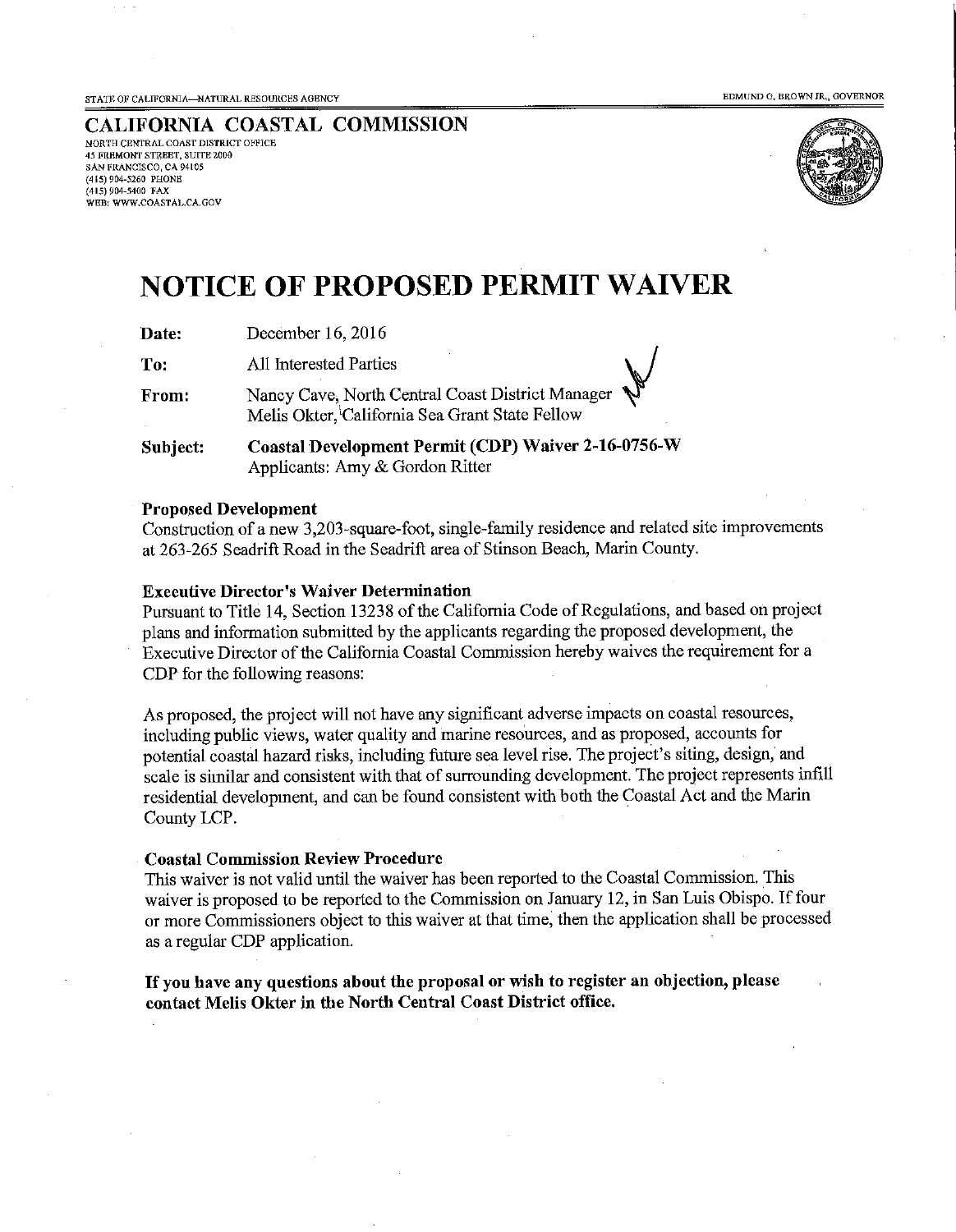**CALIFORNIA COASTAL COMMISSION** NORTH CENTRAL COAST DISTRICT OFFICE 45 FREMONT STREET, SUITE 2000 SAN FRANCISCO, CA 94105 (415) 904-5260 PHONE (415) 904-5400 FAX WEB: WWW.COASTAL.CA.GOV



# **NOTICE OF PROPOSED PERMIT WAIVER**

Date: December 23, 2016

To: **All Interested Parties** 

From: Nancy Cave, North Central Coast District Manager Sara Pfeifer, North Central Coast Coastal Planner

Subject: **Coastal Development Permit (CDP) Waiver 2-16-0900-W Applicant:** California Department of Transportation (Caltrans)

#### **Proposed Development**

Construction of a buried 655 foot-long soldier-pile retaining wall and an improved surface drainage system, as well as shoulder widening for improved bicycle safety on State Route 1 at PM 7.7 in Marin County.

#### **Executive Director's Waiver Determination**

Pursuant to Title 14, Section 13238 of the California Code of Regulations, and based on project plans, proposed limitations on development, and other application materials submitted by the Applicant regarding the proposed development, the Executive Director of the California Coastal Commission hereby waives the requirement for a CDP for the following reasons:

The proposed development is necessary to stabilize a landslide, prevent collapse of the roadway, and maintain access along Highway 1. The proposed stabilization techniques are adequately sited and designed to avoid coastal resource impacts, including with respect to public access, water quality, biological resources, and visual resources. One-way traffic will be preserved on Highway 1 throughout the duration of the project using temporary traffic signal controls. The project includes widening the shoulders up to 4 feet to improve the safety for bicyclists and pedestrians. The project includes an erosion control plan and water pollution control plan, with appropriate best management practices to control runoff during and after construction. Further, surface and subsurface drainage will be improved as a result of the project, thereby reducing erosion and the likelihood of subsequent landslides. All excavated areas will be restored with onsite native top soil and revegetated with locally appropriate species representative of the northern coastal scrub community. The project design is compatible with the existing Highway 1 corridor, and the visual quality of the area will not be diminished. For the reasons above, the proposed project is consistent with Chapter 3 of the Coastal Act and the certified Marin County Local Coastal Program (LCP).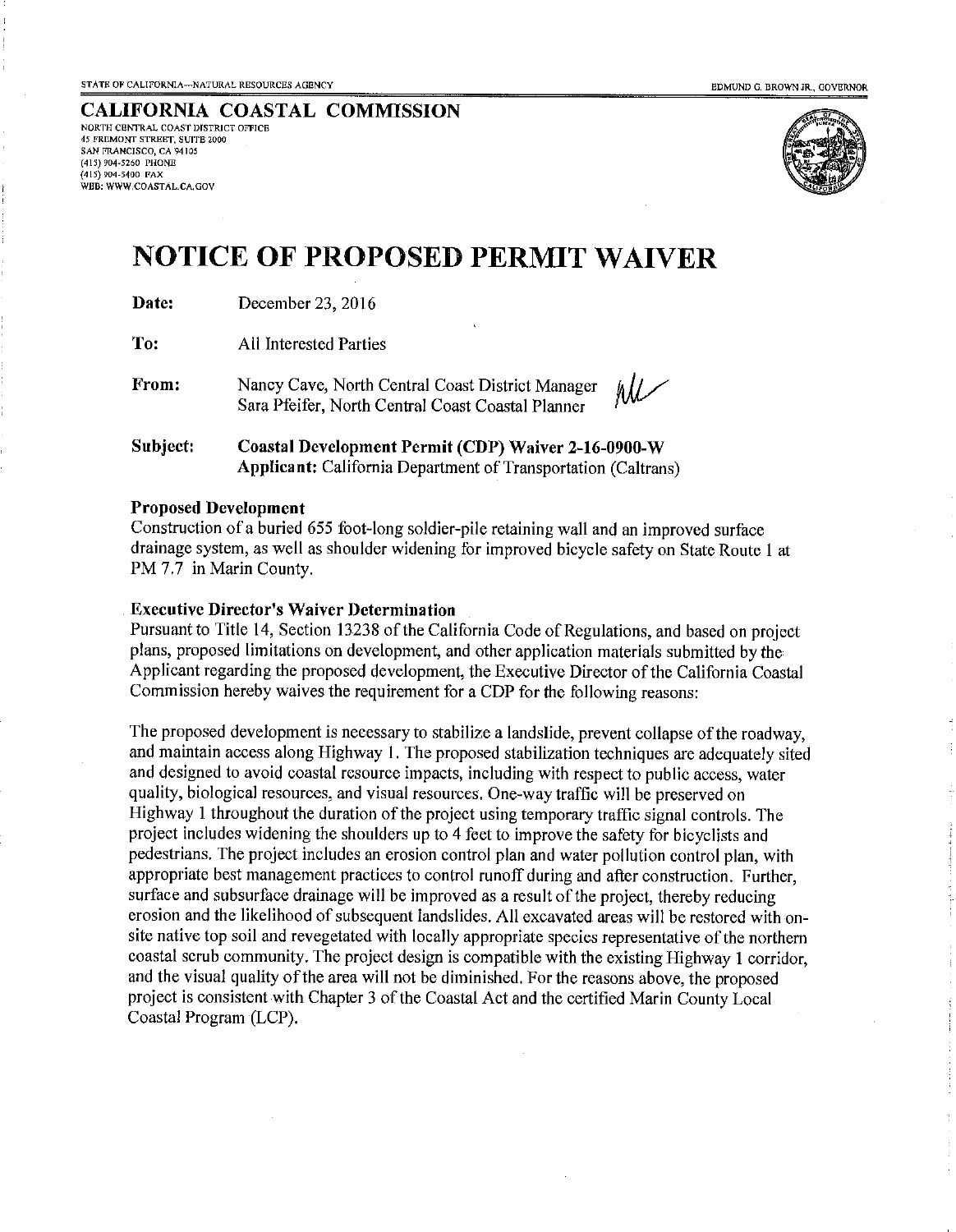California Department of Transportation  $2 - 16 - 0900 - W$ Page 2

#### **Coastal Commission Review Procedure**

Because this project is bisected by the Commission's retained jurisdiction and the certified Marin County LCP jurisdiction boundary, the Applicant, Marin County, and the Commission have agreed to consolidate this permit action pursuant to Coastal Act Section 30601.3(a)(2). This waiver is not valid until the waiver has been reported to the Coastal Commission. This waiver is proposed to be reported to the Commission on January 12, 2017, in San Luis Obispo. If four or more Commissioners object to this waiver at that time, then the application shall be processed as a regular CDP application.

If you have any questions about the proposal or wish to register an objection, please contact Sara Pfeifer in the North Central Coast District office.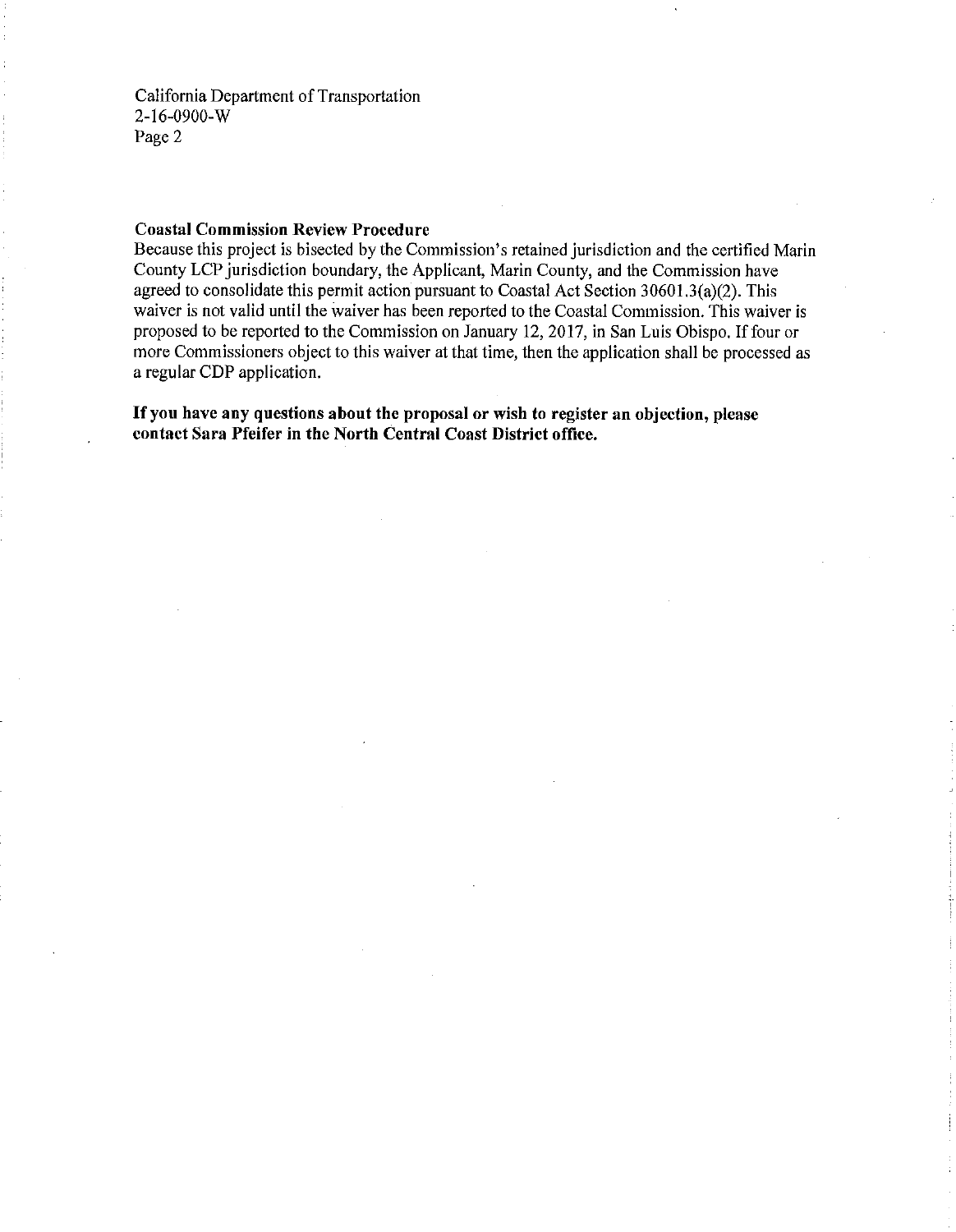#### **CALIFORNIA COASTAL COMMISSION** NORTH CENTRAL COAST DISTRICT OFFICE

45 FREMONT STREET, SUITE 2000<br>SAN FRANCISCO, CALIFORNIA 94105-2219 PH (415) 904-5260 OR (415) 904-5200 FAX (415) 904-5400 WWW.COASTAL.CA.GOV



## **EMERGENCY PERMIT**

Issue Date: December 20, 2016 Emergency Permit No.  $G-2-16-0053$ 

**APPLICANT(S):** 

Jason West 2180 Lockhart Gulch Rd. Scotts Valley, CA 95066

#### **LOCATION OF EMERGENCY:**

1112 PALMETTO AVE, PACIFICA (SAN MATEO COUNTY) APN(s): 009-291-040

#### **EMERGENCY WORK:**

Removal of existing unsupported deck and basement, followed by construction of a tied-back wall, approximately 160' x  $30'$  x 2', to control future erosion of the sea cliff, including installation of steel anchors and reinforcement and application of structural shotcrete. The shotcrete walls will be textured and colored to blend into the natural coastal bluffs, and the surface will be shaped to conform to the natural geologic structure. The quantity of structure excavation for the tied-back wall will be limited to only that necessary for excavation of the wall keyway and for the placement of reinforcing steel, and shotcrete. In addition, installation of surface riprap at the upcoast and downcoast ends of the seawall to reduce outflanking, measuring 15 feet in length at a maximum 1.5:1 slope.

This letter constitutes approval of the emergency work you or your representative has requested to be done at the location listed above. I understand from your information that an unexpected occurrence in the form of severe erosion, resulting from abnormally high tides and wave action due to increased storms and an El Nino year requires immediate action to prevent or mitigate loss or damage to life, health, property or essential public services pursuant to 14 Cal. Admin. Code Section 13009. The Executive Director of the California Coastal Commission hereby finds that:

(a) An emergency exists that requires action more quickly than permitted by the procedures for administrative or ordinary coastal development permits (CDPs), and that the development can and will be completed within 60 days unless otherwise specified by the terms of this Emergency Permit; and

(b) Public comment on the proposed emergency development has been reviewed if time allows.

The emergency work is hereby approved, subject to the conditions listed on the attached pages.

Sincerely,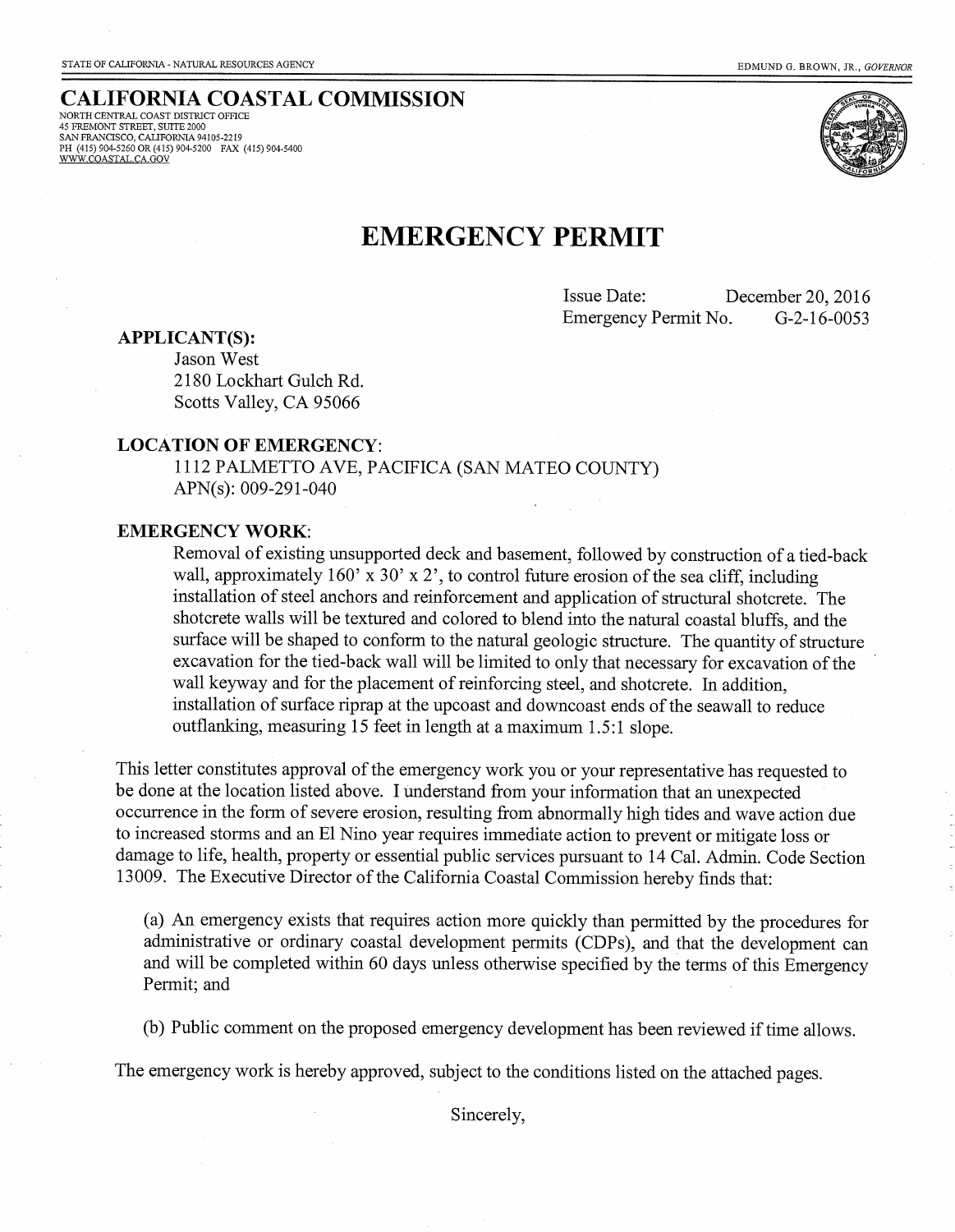December 20, 2016 Emergency Permit No.: G-2-16-0053

John Ainsworth  $f_0 \vee$ <br>Marry / call Acting Executive Director <sup>-</sup>

By: Nancy Cave, District Manager

cc: Local Planning Department

1) Acceptance Form; Enclosures: 2) Regular Permit Application Form

### Page 2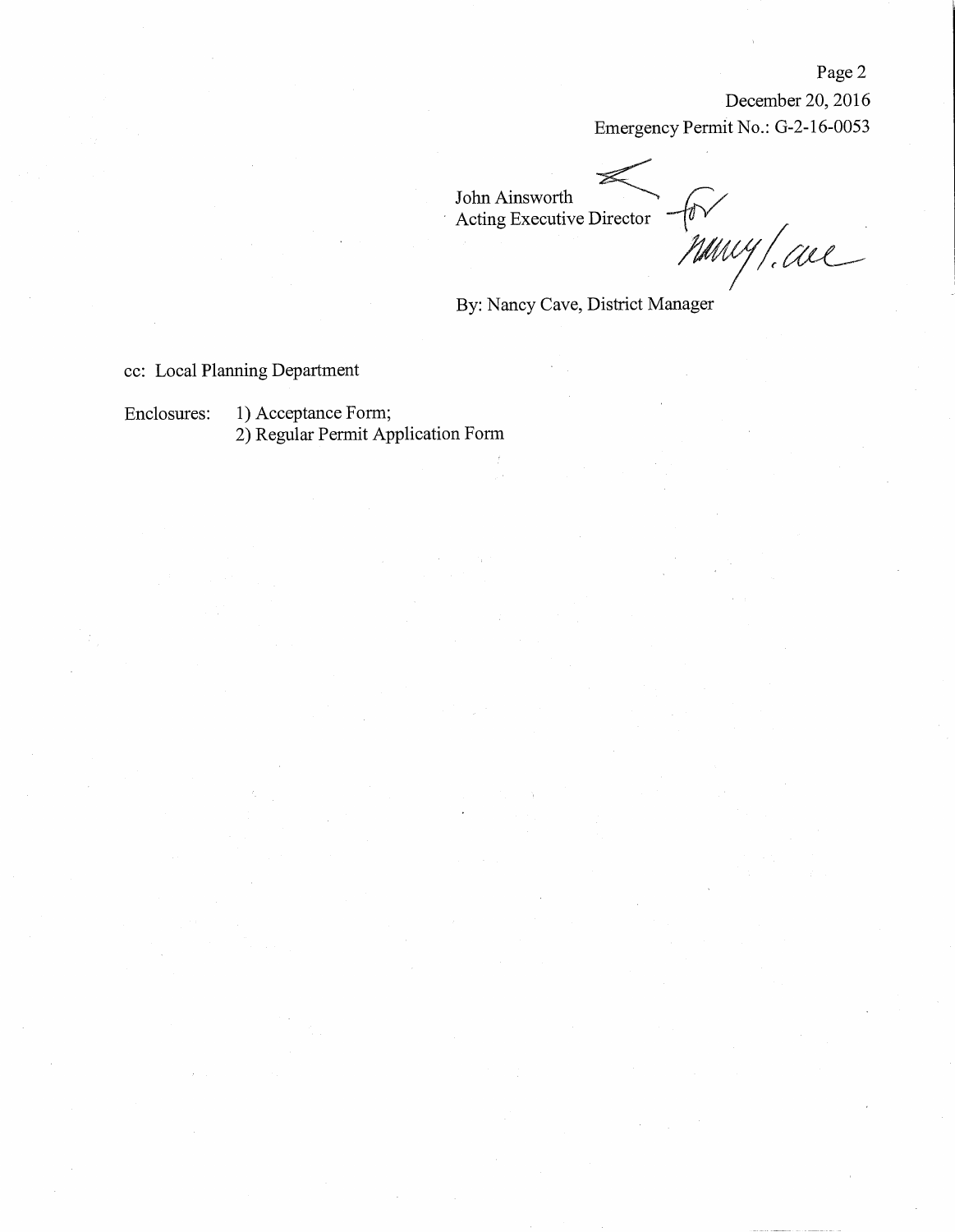Page 3 December 20, 2016 Emergency Permit No.: G-2-16-0053

#### **CONDITIONS OF APPROVAL:**

- 1. The enclosed Emergency Permit Acceptance form must be signed by the APPLICANTS and returned to our office within 15 days of the date of this permit (by January 4, 2017).
- 2. Copies of this ECDP shall be maintained in a conspicuous location at the construction job site at all times, and such copies shall be available for public review on request. All persons involved with the construction shall be briefed on the content and meaning of this ECDP, and the public review requirements applicable to it, prior to commencement of construction.
- 3. A construction coordinator shall be designated to be contacted during construction should questions arise regarding the construction (in case of both regular inquiries and emergencies). and their contact information (i.e., address, email, phone numbers, etc.) including, at a minimum, a telephone number and email address that will be made available 24 hours a day for the duration of construction, shall be conspicuously posted at the job site where such contact information is readily visible from public viewing areas, along with indication that the construction coordinator should be contacted in the case of questions regarding the construction (in case of both regular inquiries and emergencies). The construction coordinator shall record the contact information (e.g., name, address, email, phone number, etc.) and nature of all complaints received regarding the construction, and shall investigate complaints and take remedial action, if necessary, within 24 hours of receipt of the complaint or inquiry. Within 30 days of completion of construction authorized by this ECDP, the Permittee shall submit the record (of complaints/inquiries and actions taken in response) to the Executive Director.
- 4. Only that work specifically described in this permit and as more specifically described in the Commission's file for the Emergency CDP for the specific property listed above is authorized. The work permitted under this permit is the minimum necessary to address the emergency situation at hand and therefore, minimizing the extent of rock placed is strongly encouraged. Any additional work or maintenance to the rock rip rap placed pursuant to this permit requires separate authorization from the Executive Director. All emergency development shall be limited in scale and scope to that specifically identified in the Emergency Permit Application Form dated received in the Coastal Commission's North Central Coast District Office on November 11, 2016, except as revised in the following manner:
	- a. All wood, concrete, steel, and other debris shall be removed entirely from the site and disposed of at a suitable off-site location outside the coastal zone.
	- b. Mitigation measures shall be implemented to ensure that all wood, concrete, steel, and other debris are appropriately contained and not allowed to be released into coastal waters.
- 5. All work shall take place in a time and manner to minimize any potential damages to any resources, including intertidal species, and to minimize impacts to public access.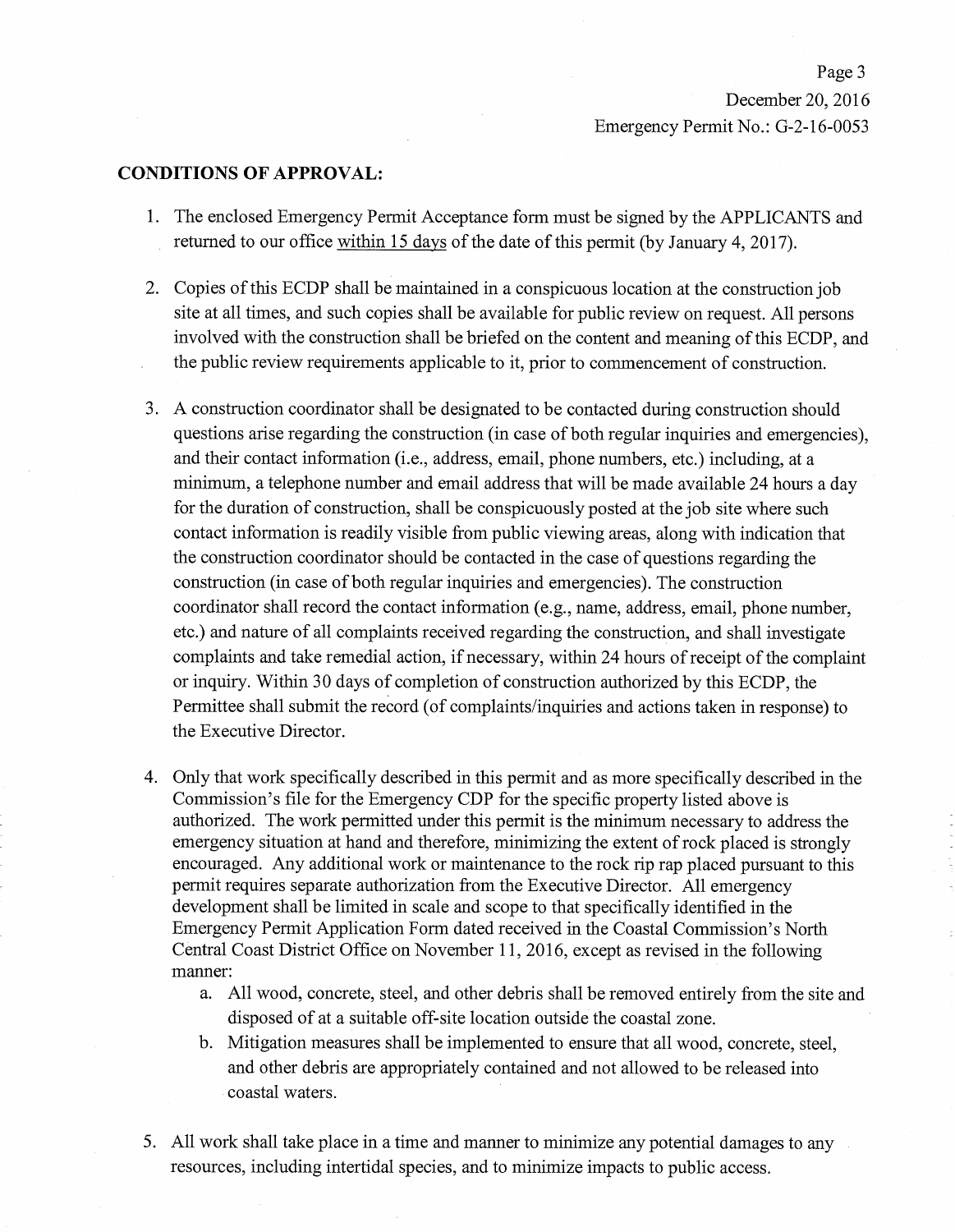Construction materials, equipment or debris shall not be stored where it will or could potentially be subject to wave erosion and dispersion. Construction shall be conducted pursuant to typical best management practices such as:

- a. Construction times shall be isolated to weekdays and duration of construction constrained, to the maximum extent feasible, so as to minimize impacts to periods of high use public access.
- b. All construction areas shall be minimized and allow public recreational access along the beach and shall protect public safety to the maximum extent feasible. Construction (including but not limited to construction activities, and materials and/or equipment storage) is prohibited outside of the defined construction, staging, and storage areas.
- c. Construction work and equipment operations shall not be conducted seaward of the mean high water line unless tidal waters have receded from the authorized work areas.
- d. Grading of intertidal areas is prohibited.
- e. Any construction materials and equipment delivered to the beach area shall be delivered by rubber-tired construction vehicles. When transiting on the beach, all such vehicles shall remain as high on the upper beach as possible and avoid contact with ocean waters and intertidal areas.
- f. Any construction materials and equipment placed on the beach during daylight construction hours shall be stored beyond the reach of tidal waters. All construction materials and equipment shall be removed in their entirety from the beach area by sunset each day that work occurs.
- g. All construction activities that result in discharge of materials, polluted runoff, or wastes to the beach or the adjacent marine environment are prohibited. Equipment washing, refueling, and/or servicing shall not take place on the beach. Any erosion and sediment controls used shall be in place prior to the commencement of construction as well as at the end of each work day.
- h. The construction site shall maintain good construction site house keeping controls and procedure (e.g., clean up all leaks, drips, and other spills immediately; keep equipment covered and out of the rain (including covering exposed piles of soil and wastes); dispose of all wastes properly, place trash receptacles on site for that purpose, and cover open trash receptacles during wet weather; remove all construction debris from the beach; etc.).
- All accessways impacted by construction activities shall be restored to their pre- $\mathbf{i}$ . construction condition or better within three days of completion of construction. Any beach sand in the area that is impacted by construction shall be filtered as necessary to remove any construction debris.
- Permittee shall notify planning staff of the Coastal Commission's North Central j. Coast District Office immediately upon completion of construction and required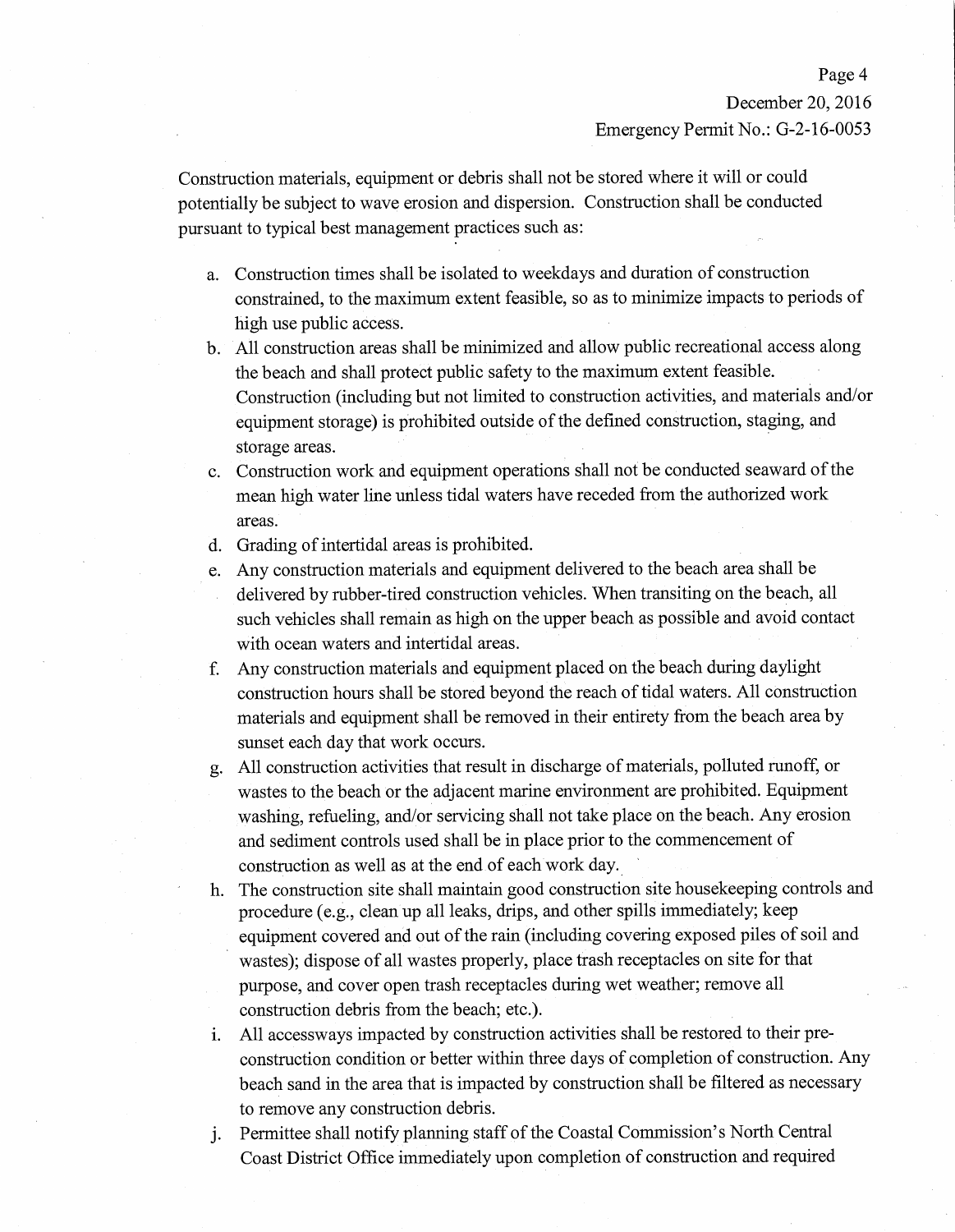restoration activities. If planning staff should identify additional reasonable restoration measures, such measures shall be implemented immediately.

- 6. The work authorized by this permit must be completed within 60 days of the date of this permit, which shall become null and void unless extended by the Executive Director for good cause.
- 7. The Permittee recognizes that the emergency work is considered temporary and subject to removal unless and until a regular coastal development permit permanently authorizing the work is approved. A regular permit would be subject to all of the provisions of the California Coastal Act and may be conditioned accordingly, and may not allow for any further armoring or a different configuration of the revetment. These conditions may include provisions for public access (such as offers to dedicate, easements, in-lieu fees, etc.) and/or a requirement that a deed restriction be placed on the property assuming liability for damages incurred from storm waves. In addition, any follow-up permit would account for and analyze the impacts of long-term sea level rise.
- 8. In exercising this permit, the Permittee agrees to hold the California Coastal Commission harmless from any liabilities for damage to public or private properties or personal injury that may result from the project.
- 9. Within 30 days of completion of construction authorized by this ECDP, the Permittee shall submit site plans and cross sections clearly identifying all development completed under this emergency authorization (comparing any previously permitted condition to both the emergency condition and to the post-work condition), and a narrative description of all emergency development activities undertaken pursuant to this emergency authorization. Photos showing the project site before the emergency (if available), during emergency project construction activities, and after the work authorized by this ECDP is complete, shall be provided with the site plans and cross sections.
- 10. This ECDP shall not constitute a waiver of any public rights which may exist on the property. The Permittees shall not use this ECDP as evidence of a waiver of any public rights which may exist on the property.
- 11. This permit does not obviate the need to obtain necessary authorizations and/or permits from other agencies, including but not limited to the California Department of Fish & Wildlife, U.S. Fish & Wildlife, U.S. Army Corps of Engineers, and the California State Lands Commission.
- 12. This ECDP only authorizes the temporary emergency development identified herein, although the Executive Director may modify and/or extend the authorization to additional and closely related temporary emergency development for good cause provided that such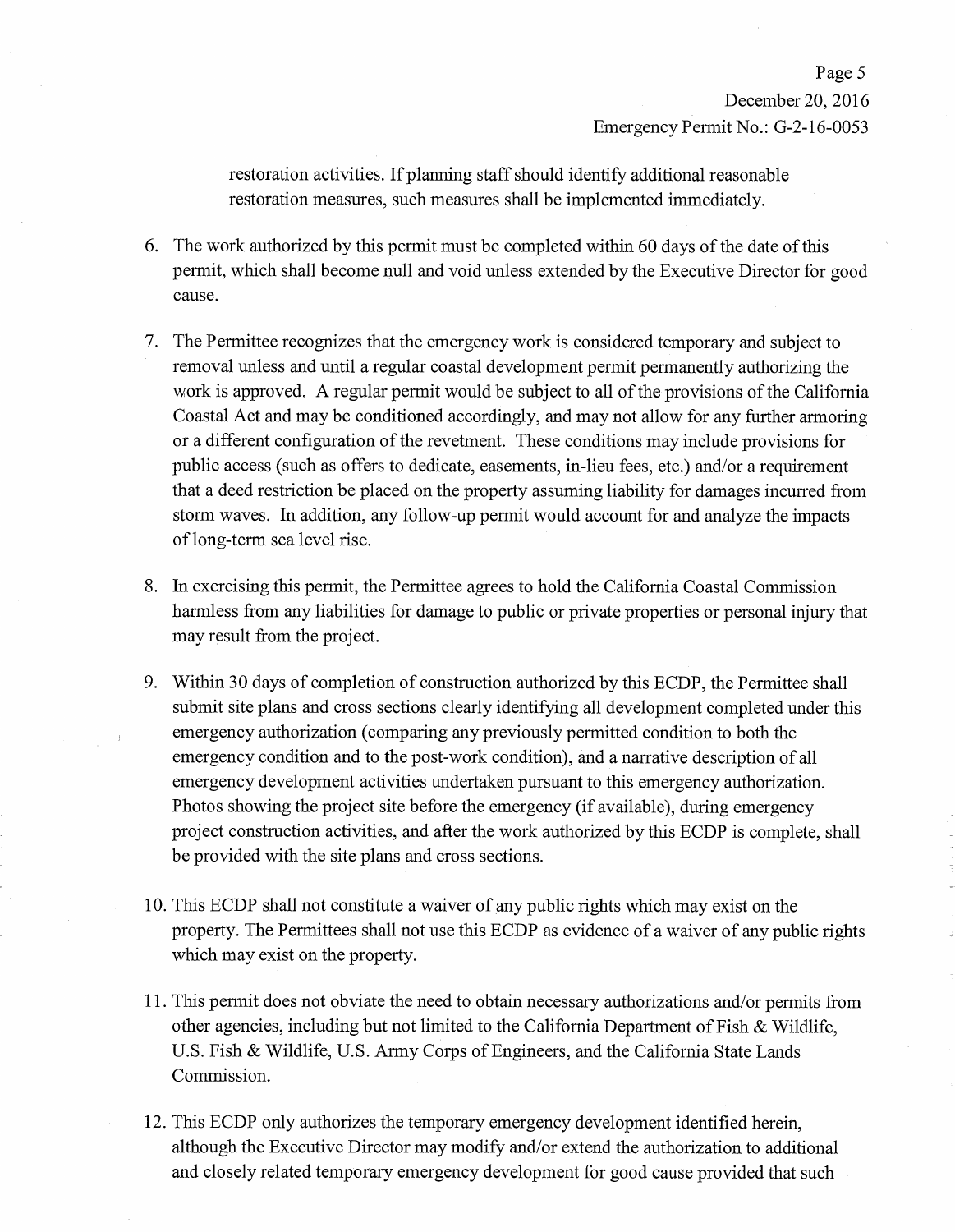## Page 6 December 20, 2016 Emergency Permit No.: G-2-16-0053

modification/extension is also necessary to temporarily abate the identified emergency; such modification/extension is sited and designed in such a way as to protect coastal resources as much as possible, including through imposition of additional ECDP conditions if necessary; and such modification/extension is subject to all of the terms and conditions of this ECDP, including any additional ECDP conditions added by the Executive Director in modifying/extending the authorization.

- 13. Within ninety (90) days of issuance of this Emergency Permit, or as extended by the Executive Director through correspondence, for good cause, the Permittees shall either: (a) remove all of the materials placed or installed in connection with the emergency development authorized in this Permit and restore all affected areas to their prior condition after consultation with California Coastal Commission staff, and consistent with the Coastal Act. In some instances, a permit may be needed for removal; or (b) submit a complete follow-up Coastal Development Permit (CDP) that satisfies the requirements of Section 13056 of Title 14 of the California Code of Regulations. If the Executive Director determines that the follow-up CDP application is incomplete and requests additional information, the Permittees shall submit this additional information by a certain date, as established by the Executive Director. If such a follow-up CDP application is withdrawn by the Permittees or is denied by the Commission, or if the follow-up CDP application remains incomplete for a period of 120 days after the Executive Director informs the applicant that the application is incomplete, the emergency-permitted development shall be removed and all affected areas restored to their prior condition, after consultation with CCC staff and consistent with the Coastal Act, within 30 days, subject to any regulatory approvals necessary for such removal. In some instances, a permit may be needed for removal.
- 14. Failure to a) submit a complete follow-up CDP Application that complies with Condition 13 above, or b) remove the emergency development and restore all affected areas to their prior condition after consultation with CCC staff, and consistent with the Coastal Act (if required by this Emergency Permit) by the date specified in this Emergency Permit<sup>1</sup>, or c) comply with all terms and conditions of the required follow-up CDP, including any deadlines identified therein, or d) remove the emergency-permitted development and restore all affected areas to their prior condition after consultation with CCC staff and consistent with the Coastal Act immediately upon denial of the required follow-up CDP<sup>2</sup> will constitute a knowing and intentional violation of the Coastal Act<sup>3</sup> and may result in formal enforcement action by the Commission or the Executive Director. This formal action could include a recordation of a Notice of Violation on the Permittees' property; the issuance of a Cease and

<sup>&</sup>lt;sup>1</sup> In some instances, a permit may also be required for removal.

 $2\text{ As noted above, in some instances, a permit may also be required for removal.}$ 

<sup>&</sup>lt;sup>3</sup> The Coastal Act is codified in sections 30000 to 30900 of the California Public Resources Code. All further section references are to that code, and thus, to the Coastal Act, unless otherwise indicated.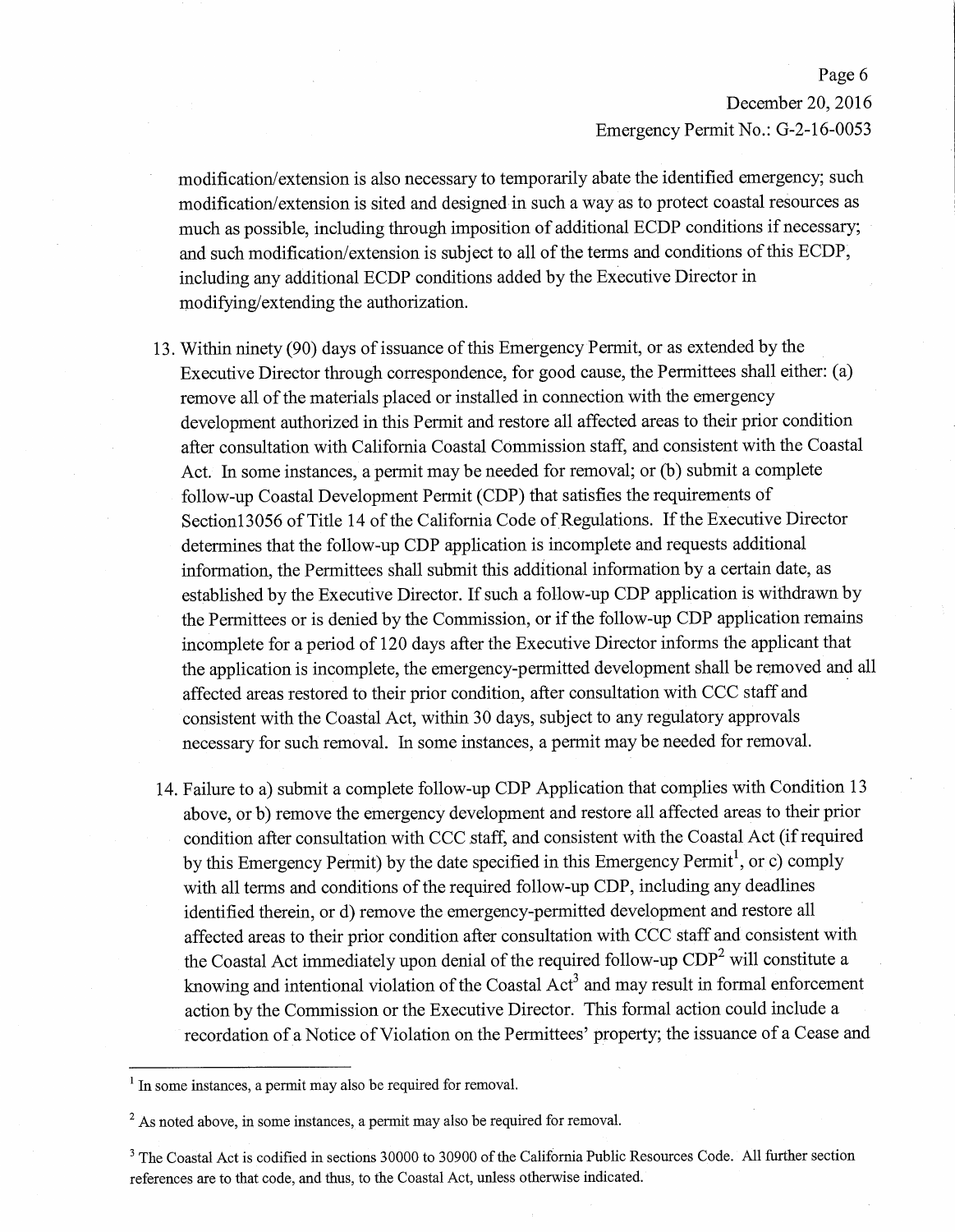Page 7 December 20, 2016 Emergency Permit No.: G-2-16-0053

Desist Order and/or a Restoration Order; imposition of administrative penalties for violations involving public access; and/or a civil lawsuit, which may result in the imposition of monetary penalties, including daily penalties of up to \$15,000 per violation per day, and other applicable penalties and other relief pursuant to Chapter 9 of the Coastal Act. Further, failure to follow all the terms and conditions of this Emergency Permit will constitute a knowing and intentional Coastal Act violation.

As noted in Conditions 7 and 8 above, the emergency development carried out under this ECDP is at the Permittees' risk and is considered to be temporary work done in an emergency situation to abate an emergency. If the Permittees wish to have the emergency development become permanent development or to propose a different development project to protect property, a regular CDP must be obtained. A regular CDP is subject to all of the provisions of the California Coastal Act and may be conditioned or denied accordingly.

If you have any questions about the provisions of this ECDP, please contact the Commission's North Central Coast District Office at 45 Fremont Street, Suite 2000, San Francisco, CA 94105, (415) 904-526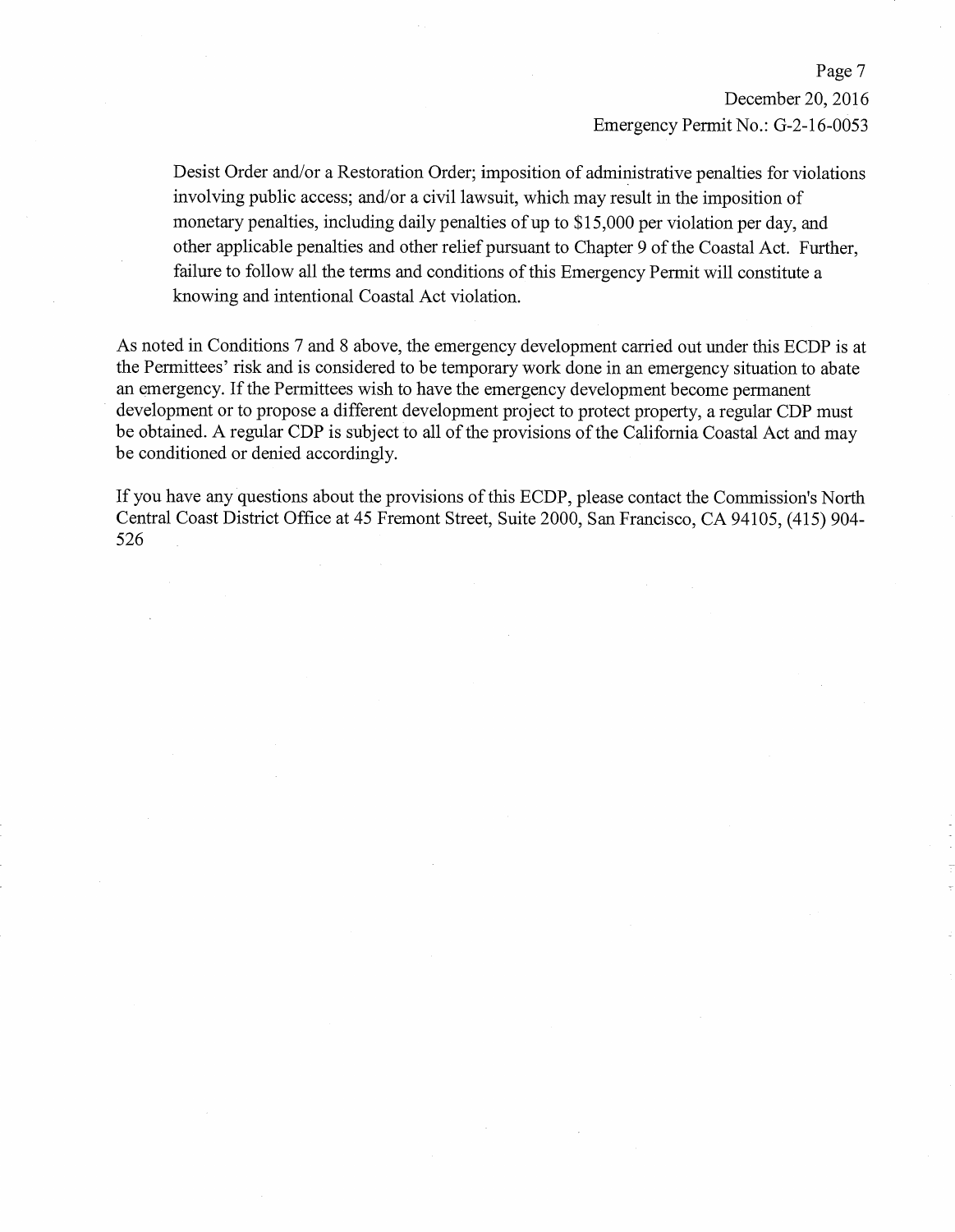#### **CALIFORNIA COASTAL COMMISSION**  NORTH CENTRAL COAST DISTRICT OFFICE 45 FREMONT STREET, SUITE 2000 SAN FRANCISCO, CALIFORNIA 94105-2219 PH (415) 904-5260 OR (415) 904-5200 FAX (415) 904-5400  [WWW.COASTAL.CA.GOV](http://www.coastal.ca.gov/)



# **EMERGENCY PERMIT ACCEPTANCE FORM**

TO: CALIFORNIA COASTAL COMMISISON North Central Coast District Office 45 Fremont Street, Suite 2000 San Francisco, California 94105-2219

RE: Emergency Permit No. G-2-16-0053

INSTRUCTIONS: After reading the attached Emergency Permit, please sign this form and return to the North Central Coast District Office within 15 working days from the permit's date.

I hereby understand all of the conditions of the emergency permit being issued to me and agree to abide by them.

I also understand that the emergency work is TEMPORARY and that a regular Coastal Development Permit is necessary for any permanent installation. I agree to complete the regular Coastal Development Permit application within 90 days of the date of the emergency permit or I will remove the emergency work in its entirety within 90 days of the date of the emergency permit (i.e., by March 20, 2016). Finally, I understand that my failure either to:

a) submit a complete follow-up Coastal Development Permit (CDP) Application that satisfies the requirements of Section 13056 of Title 14 of the California Code of Regulations by the date specified in this Emergency Permit, which date may be extended by the Executive Director for good cause, or

b) Remove the emergency development and restore all affected areas to their prior condition after consultation with Coastal Commission staff as you identified consistent with the Coastal Act, will constitute a knowing and intentional violation of the Coastal Act and may result in formal enforcement action by the Commission or the Executive Director.

In some instances, a permit may be required for removal (if required by this Emergency Permit) by the date specified in this Emergency Permit. This formal action could include a recordation of a Notice of Violation on my property; the issuance of a Cease and Desist Order and/or Restoration Order; imposition of administrative penalties for violations involving public access, and/or a civil lawsuit, which may result in the imposition of monetary penalties, including daily penalties of up to \$15,000 per violation per day, and other applicable penalties and other relief pursuant to Chapter 9 of the Coastal Act. Further, failure to follow all the terms and conditions of this Emergency Permit will constitute a knowing and intentional Coastal Act violation.

\_\_\_\_\_\_\_\_\_\_\_\_\_\_\_\_\_\_\_\_\_\_\_\_\_\_\_\_\_\_\_\_\_ \_\_\_\_\_\_\_\_\_\_\_\_\_\_\_\_\_\_\_\_\_\_\_\_\_\_\_\_\_\_\_\_\_\_\_\_\_

\_\_\_\_\_\_\_\_\_\_\_\_\_\_\_\_\_\_\_\_\_\_\_\_\_\_\_\_\_\_\_\_\_ Address:\_\_\_\_\_\_\_\_\_\_\_\_\_\_\_\_\_\_\_\_\_\_\_\_\_\_\_\_\_\_

Signature of Property Owner or Authorized Representative

Print Name Date of Signing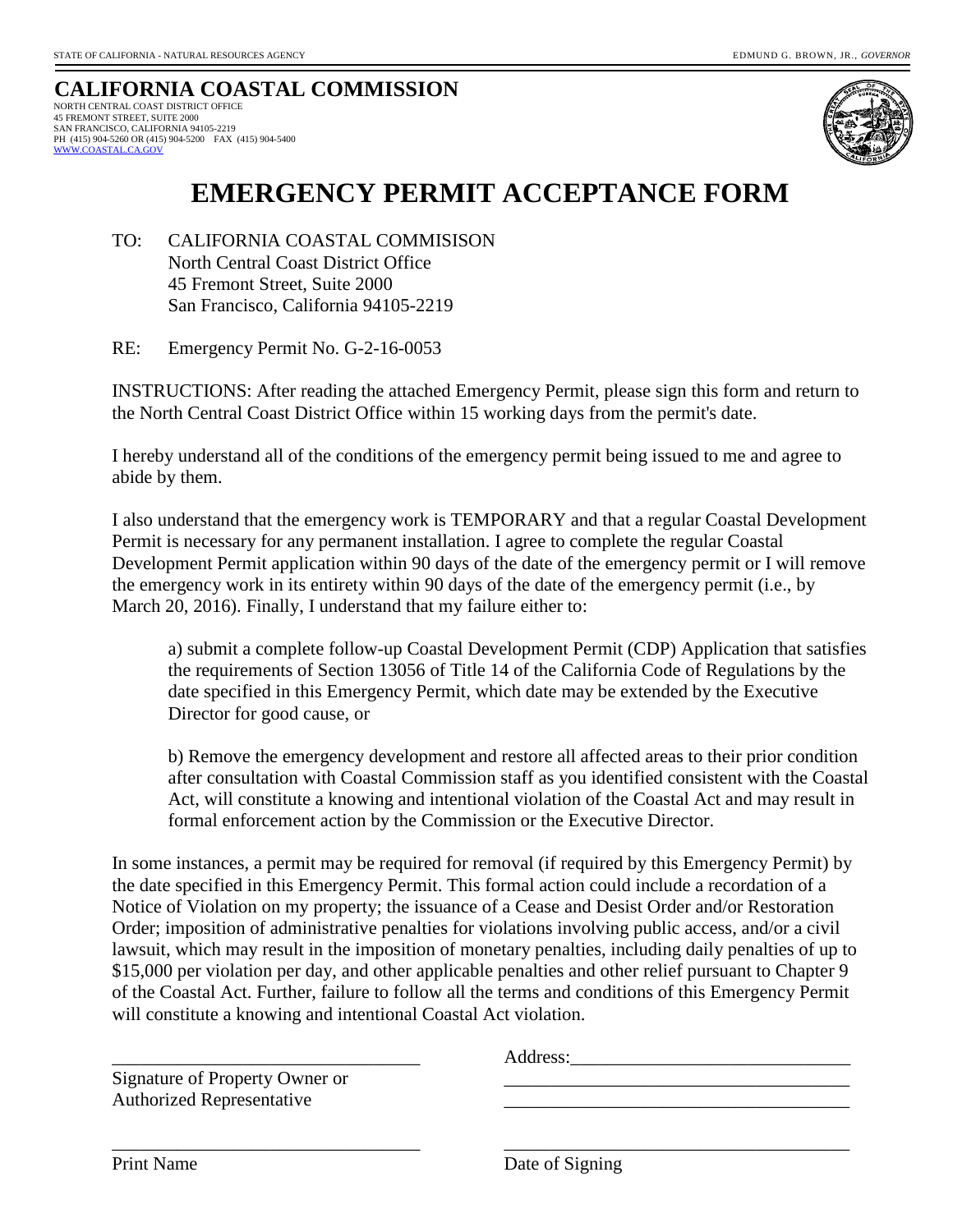## **CALIFORNIA COASTAL COMMISSION**

NORTH CENTRAL COAST DISTRICT OFFICE 45 FREMONT STREET, SUITE 2000<br>SAN FRANCISCO, CALIFORNIA 94105-2219 PH (415) 904-5260 OR (415) 904-5200 FAX (415) 904-5400 WWW.COASTAL.CA.GOV



## **EMERGENCY PERMIT**

**Issue Date:** December 20, 2016 G-2-16-0075 Emergency Permit No.

#### **APPLICANT(S):**

City of Daly City John Fuller (representative) 333 90<sup>th</sup> Street Daly City, CA 94015

#### **LOCATION OF EMERGENCY:**

MUSSEL ROCK LANDFILL, DALY CITY (SAN MATEO COUNTY)  $APN(s)$ : 008-460-010

#### **EMERGENCY WORK:**

(1) Repair and restoration of the north and south ends of the existing seaward revetment, consisting of placing approximately 11,000 total tons of imported 4-ton Cal Trans Class Armor Stone (rip rap) and smaller backing stone along identified portions of the revetment. Rip rap placed to repair the revetment will not extend beyond the existing revetment footprint. (2) Extend five outfall pipes along the seawall that have been buried and/or damaged, to allow unimpeded flow. (3) Clean, repair and/or replace sections of the site's storm water drainage channels to allow surface water to flow freely downslope.

This letter constitutes approval of the emergency work you or your representative has requested to be done at the location listed above. I understand from your information that an unexpected occurrence in the form of severe rip rap displacement and erosion, resulting from abnormally high tides and wave action due to increased storms and an El Nino year requires immediate action to prevent or mitigate loss or damage to life, health, property or essential public services pursuant to 14 Cal. Admin. Code Section 13009. The Executive Director of the California Coastal Commission hereby finds that:

(a) An emergency exists that requires action more quickly than permitted by the procedures for administrative or ordinary coastal development permits (CDPs), and that the development can and will be completed within 60 days unless otherwise specified by the terms of this Emergency Permit; and

(b) Public comment on the proposed emergency development has been reviewed if time allows.

The emergency work is hereby approved, subject to the conditions listed on the attached pages.

Sincerely.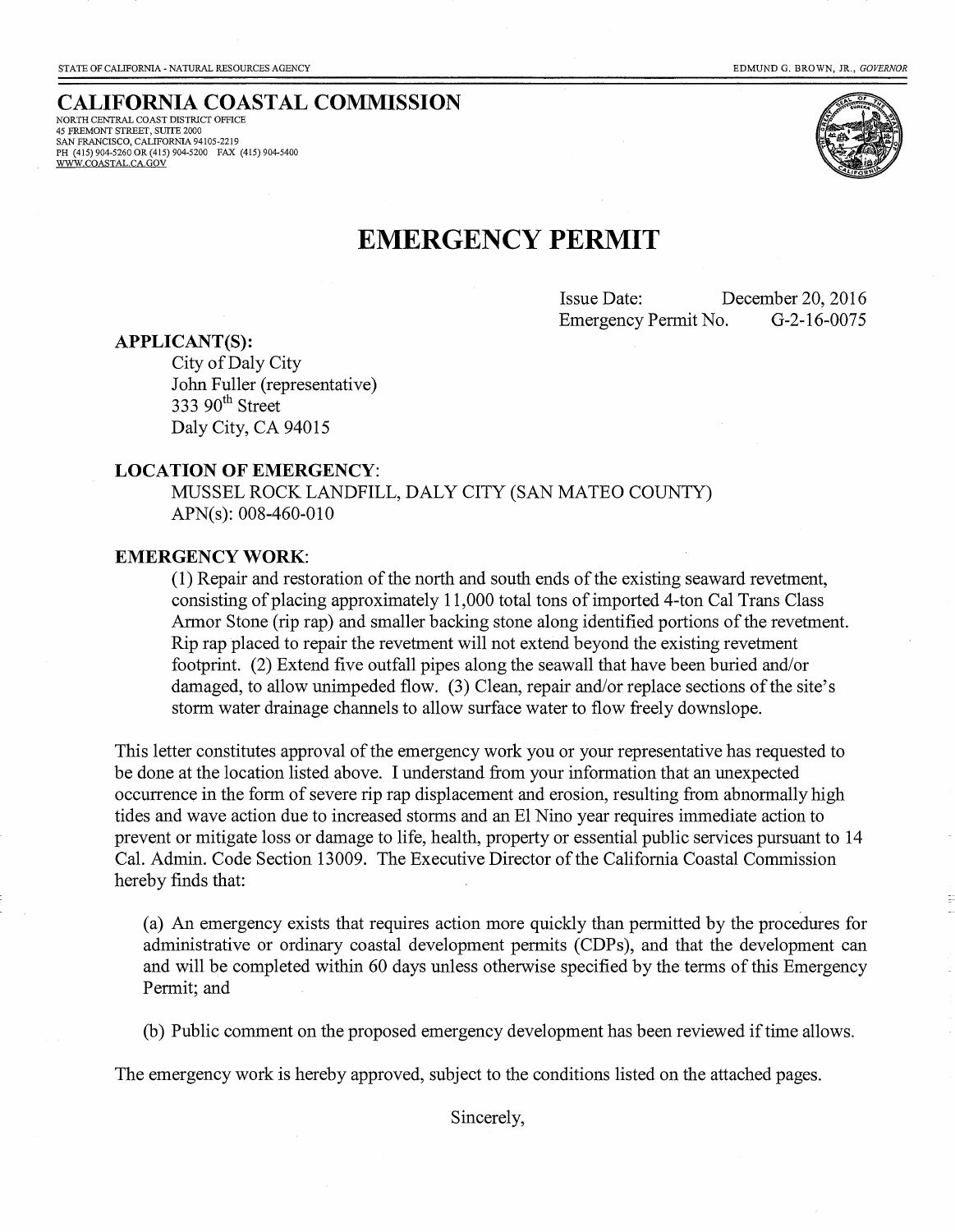Page 2

December 20, 2016 Emergency Permit No.: G-2-16-0075

John Ainsworth Acting Executive Director

Manus 1. are for

By: Nancy Cave, District Manager

cc: Local Planning Department

Enclosures: 1) Acceptance Form; 2) Regular Permit Application Form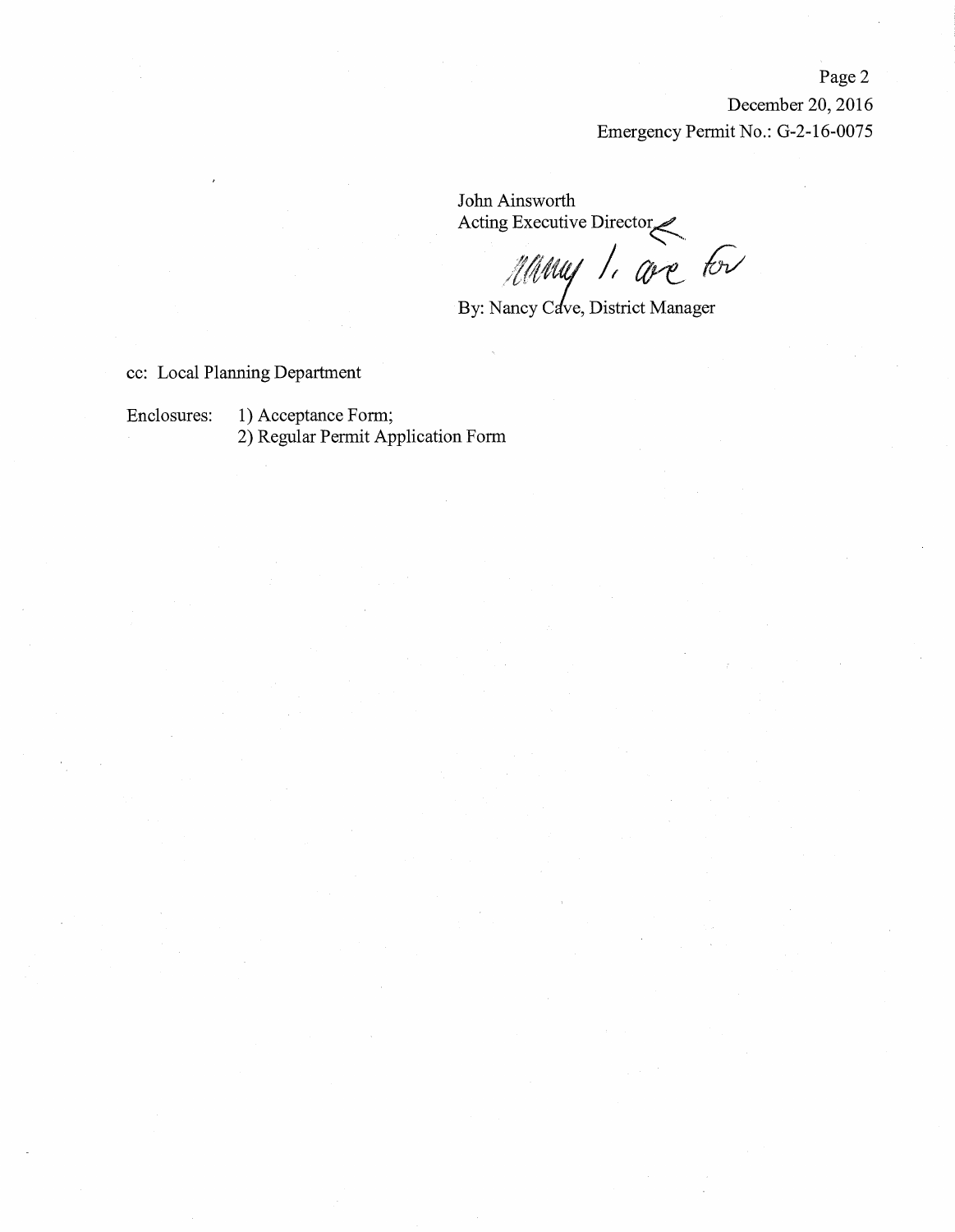Page 3 December 20, 2016 Emergency Permit No.: G-2-16-0075

#### **CONDITIONS OF APPROVAL:**

- 1. The enclosed Emergency Permit Acceptance form must be signed by the APPLICANTS and returned to our office within 15 days of the date of this permit (by January 4, 2017).
- 2. Copies of this ECDP shall be maintained in a conspicuous location at the construction job site at all times, and such copies shall be available for public review on request. All persons involved with the construction shall be briefed on the content and meaning of this ECDP, and the public review requirements applicable to it, prior to commencement of construction.
- 3. A construction coordinator shall be designated to be contacted during construction should questions arise regarding the construction (in case of both regular inquiries and emergencies). and their contact information (i.e., address, email, phone numbers, etc.) including, at a minimum, a telephone number and email address that will be made available 24 hours a day for the duration of construction, shall be conspicuously posted at the job site where such contact information is readily visible from public viewing areas, along with indication that the construction coordinator should be contacted in the case of questions regarding the construction (in case of both regular inquiries and emergencies). The construction coordinator shall record the contact information (e.g., name, address, email, phone number, etc.) and nature of all complaints received regarding the construction, and shall investigate complaints and take remedial action, if necessary, within 24 hours of receipt of the complaint or inquiry. Within 30 days of completion of construction authorized by this ECDP, the Permittee shall submit the record (of complaints/inquiries and actions taken in response) to the Executive Director.
- 4. Only that work specifically described in this permit and as more specifically described in the Commission's file for the Emergency CDP for the specific property listed above is authorized. The work permitted under this permit is the minimum necessary to address the emergency situation at hand and therefore, minimizing the extent of rock placed is strongly encouraged. Any additional work or maintenance to the rock rip rap placed pursuant to this permit requires separate authorization from the Executive Director. All emergency development shall be limited in scale and scope to that specifically identified in the Emergency Permit Application Form dated received in the Coastal Commission's North Central Coast District Office on November 11, 2016, except as revised in the following manner:
	- a. All wood, concrete, steel, and other debris shall be removed entirely from the site and disposed of at a suitable off-site location outside the coastal zone.
	- b. Mitigation measures shall be implemented to ensure that all wood, concrete, steel, and other debris are appropriately contained and not allowed to be released into coastal waters.
- 5. All work shall take place in a time and manner to minimize any potential damages to any resources, including intertidal species, and to minimize impacts to public access.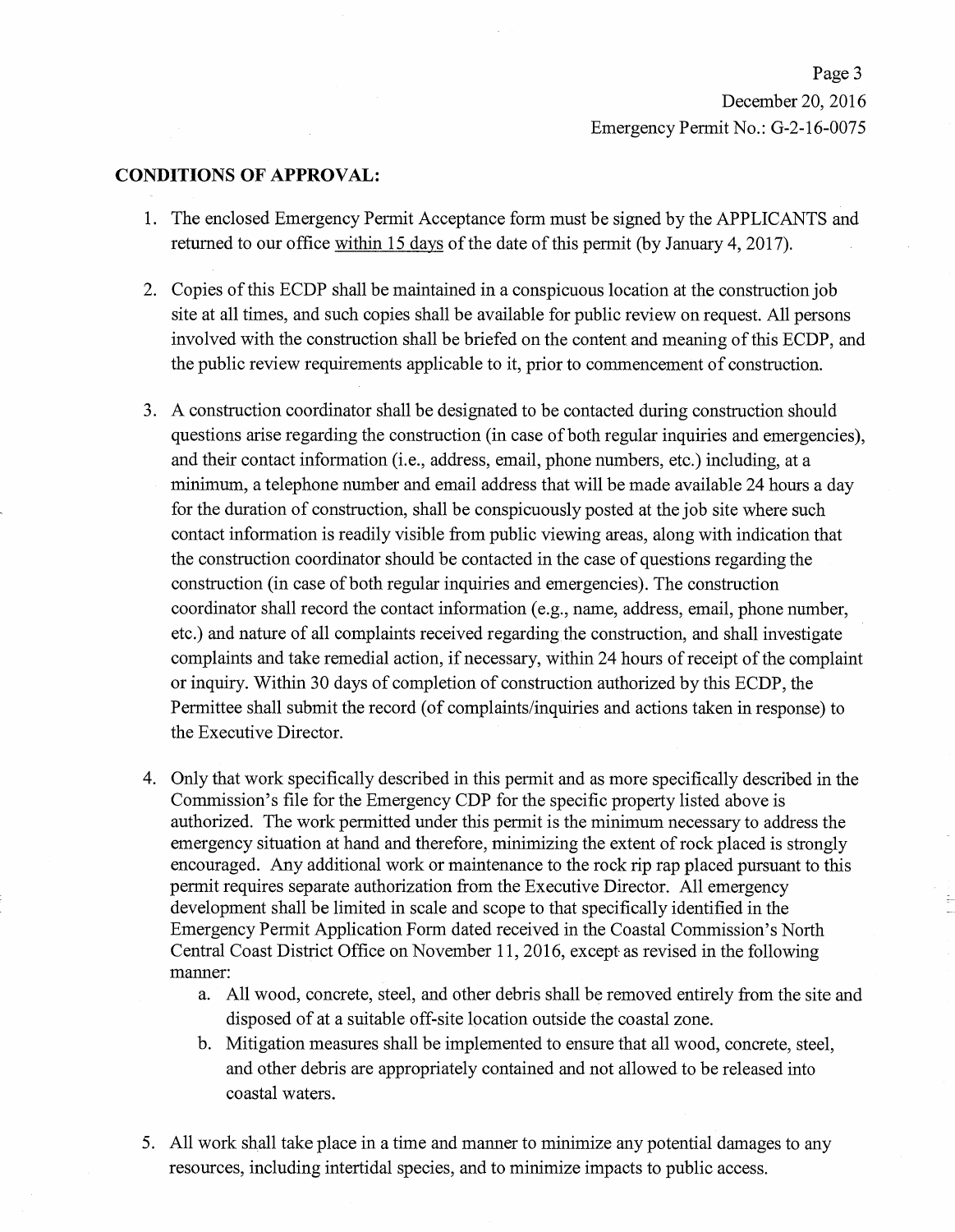#### Page 4

December 20, 2016

Emergency Permit No.: G-2-16-0075

Construction materials, equipment or debris shall not be stored where it will or could potentially be subject to wave erosion and dispersion. Construction shall be conducted pursuant to typical best management practices such as:

- a. Construction times shall be isolated to weekdays and duration of construction constrained, to the maximum extent feasible, so as to minimize impacts to periods of high use public access.
- b. All construction areas shall be minimized and allow public recreational access along the beach and shall protect public safety to the maximum extent feasible. Construction (including but not limited to construction activities, and materials and/or equipment storage) is prohibited outside of the defined construction, staging, and storage areas.
- c. Construction work and equipment operations shall not be conducted seaward of the mean high water line unless tidal waters have receded from the authorized work areas.
- d. Grading of intertidal areas is prohibited.
- e. Any construction materials and equipment delivered to the beach area shall be delivered by rubber-tired construction vehicles. When transiting on the beach, all such vehicles shall remain as high on the upper beach as possible and avoid contact with ocean waters and intertidal areas.
- f. Any construction materials and equipment placed on the beach during daylight construction hours shall be stored beyond the reach of tidal waters. All construction materials and equipment shall be removed in their entirety from the beach area by sunset each day that work occurs.
- g. All construction activities that result in discharge of materials, polluted runoff, or wastes to the beach or the adjacent marine environment are prohibited. Equipment washing, refueling, and/or servicing shall not take place on the beach. Any erosion and sediment controls used shall be in place prior to the commencement of construction as well as at the end of each work day.
- The construction site shall maintain good construction site house keeping controls and h. procedure (e.g., clean up all leaks, drips, and other spills immediately; keep equipment covered and out of the rain (including covering exposed piles of soil and wastes); dispose of all wastes properly, place trash receptacles on site for that purpose, and cover open trash receptacles during wet weather; remove all construction debris from the beach; etc.).
- i. All accessways impacted by construction activities shall be restored to their preconstruction condition or better within three days of completion of construction. Any beach sand in the area that is impacted by construction shall be filtered as necessary to remove any construction debris.
- Permittees shall notify planning staff of the Coastal Commission's North Central  $\mathbf{i}$ . Coast District Office immediately upon completion of construction and required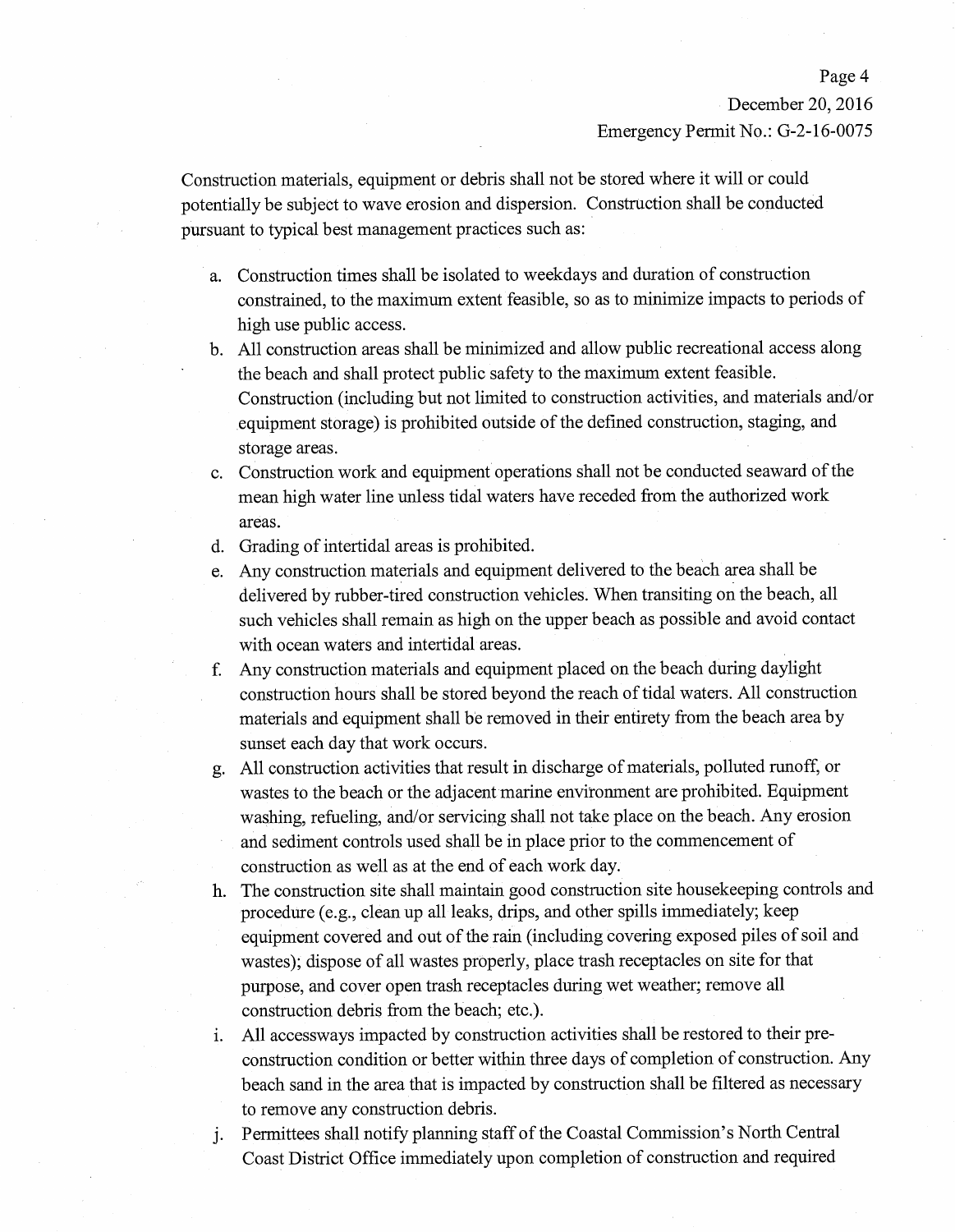restoration activities. If planning staff should identify additional reasonable restoration measures, such measures shall be implemented immediately.

- 6. The work authorized by this permit must be completed within 60 days of the date of this permit, which shall become null and void unless extended by the Executive Director for good cause.
- 7. The Permittee recognizes that the emergency work is considered temporary and subject to removal unless and until a regular coastal development permit permanently authorizing the work is approved. A regular permit would be subject to all of the provisions of the California Coastal Act and may be conditioned accordingly, and may not allow for any further armoring or a different configuration of the revetment. These conditions may include provisions for public access (such as offers to dedicate, easements, in-lieu fees, etc.) and/or a requirement that a deed restriction be placed on the property assuming liability for damages incurred from storm waves. In addition, any follow-up permit would account for and analyze the impacts of long-term sea level rise.
- 8. In exercising this permit, the Permittee agrees to hold the California Coastal Commission harmless from any liabilities for damage to public or private properties or personal injury that may result from the project.
- 9. Within 30 days of completion of construction authorized by this ECDP, the Permittee shall submit site plans and cross sections clearly identifying all development completed under this emergency authorization (comparing any previously permitted condition to both the emergency condition and to the post-work condition), and a narrative description of all emergency development activities undertaken pursuant to this emergency authorization. Photos showing the project site before the emergency (if available), during emergency project construction activities, and after the work authorized by this ECDP is complete, shall be provided with the site plans and cross sections.
- 10. This ECDP shall not constitute a waiver of any public rights which may exist on the property. The Permittees shall not use this ECDP as evidence of a waiver of any public rights which may exist on the property.
- 11. This permit does not obviate the need to obtain necessary authorizations and/or permits from other agencies, including but not limited to the California Department of Fish & Wildlife, U.S. Fish & Wildlife, U.S. Army Corps of Engineers, and the California State Lands Commission.
- 12. This ECDP only authorizes the temporary emergency development identified herein, although the Executive Director may modify and/or extend the authorization to additional and closely related temporary emergency development for good cause provided that such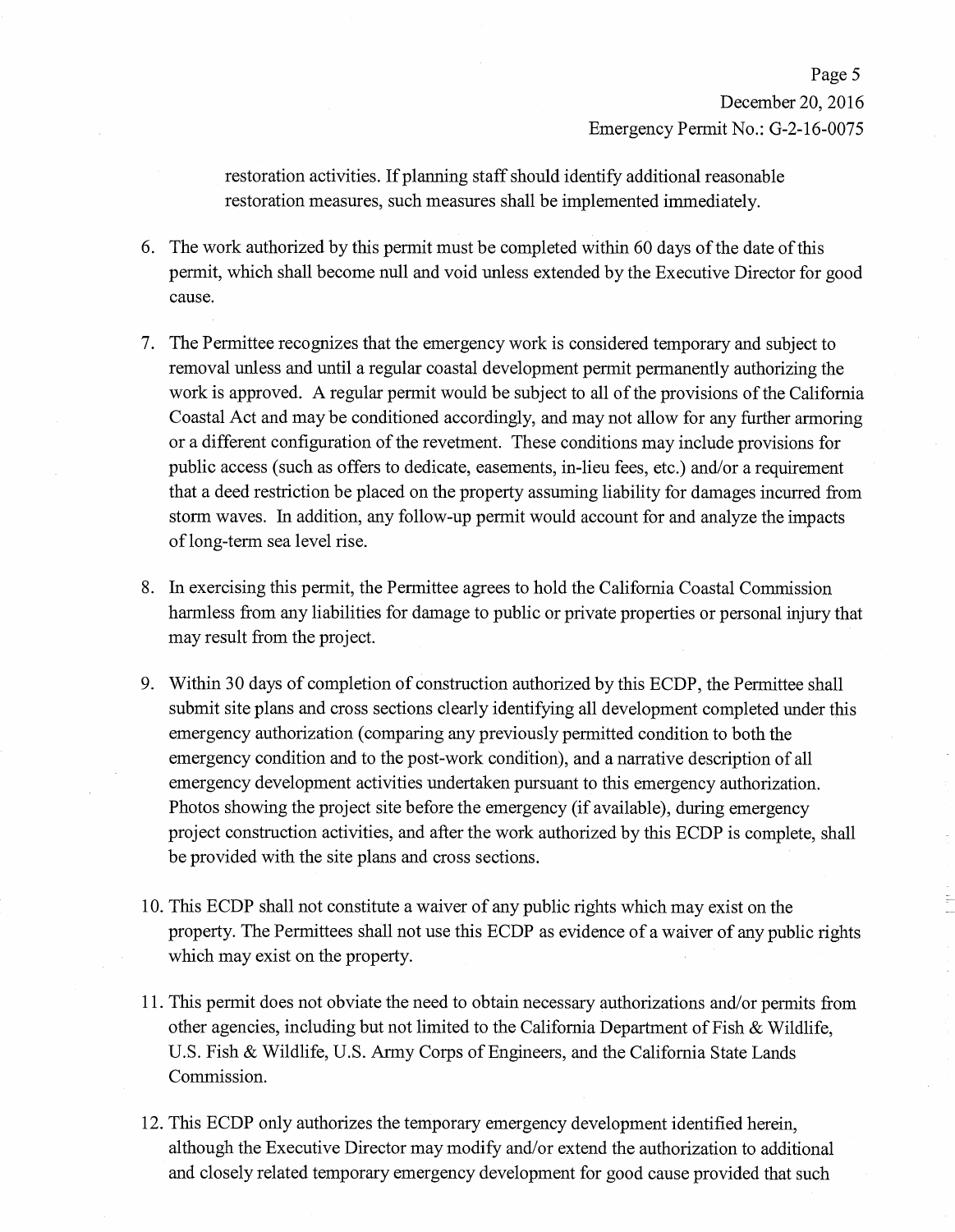## Page 6 December 20, 2016 Emergency Permit No.: G-2-16-0075

modification/extension is also necessary to temporarily abate the identified emergency; such modification/extension is sited and designed in such a way as to protect coastal resources as much as possible, including through imposition of additional ECDP conditions if necessary; and such modification/extension is subject to all of the terms and conditions of this ECDP, including any additional ECDP conditions added by the Executive Director in modifying/extending the authorization.

- 13. Within ninety (90) days of issuance of this Emergency Permit, or as extended by the Executive Director through correspondence, for good cause, the Permittees shall either: (a) remove all of the materials placed or installed in connection with the emergency development authorized in this Permit and restore all affected areas to their prior condition after consultation with California Coastal Commission staff, and consistent with the Coastal Act. In some instances, a permit may be needed for removal; or (b) submit a complete follow-up Coastal Development Permit (CDP) that satisfies the requirements of Section 13056 of Title 14 of the California Code of Regulations. If the Executive Director determines that the follow-up CDP application is incomplete and requests additional information, the Permittees shall submit this additional information by a certain date, as established by the Executive Director. If such a follow-up CDP application is withdrawn by the Permittees or is denied by the Commission, or if the follow-up CDP application remains incomplete for a period of 120 days after the Executive Director informs the applicant that the application is incomplete, the emergency-permitted development shall be removed and all affected areas restored to their prior condition, after consultation with CCC staff and consistent with the Coastal Act, within 30 days, subject to any regulatory approvals necessary for such removal. In some instances, a permit may be needed for removal.
- 14. Failure to a) submit a complete follow-up CDP Application that complies with Condition 13 above, or b) remove the emergency development and restore all affected areas to their prior condition after consultation with CCC staff, and consistent with the Coastal Act (if required by this Emergency Permit) by the date specified in this Emergency Permit<sup>1</sup>, or c) comply with all terms and conditions of the required follow-up CDP, including any deadlines identified therein, or d) remove the emergency-permitted development and restore all affected areas to their prior condition after consultation with CCC staff and consistent with the Coastal Act immediately upon denial of the required follow-up CDP<sup>2</sup> will constitute a knowing and intentional violation of the Coastal Act<sup>3</sup> and may result in formal enforcement action by the Commission or the Executive Director. This formal action could include a recordation of a Notice of Violation on the Permittees' property; the issuance of a Cease and

 $<sup>1</sup>$  In some instances, a permit may also be required for removal.</sup>

 $2\text{ As noted above, in some instances, a permit may also be required for removal.}$ 

<sup>&</sup>lt;sup>3</sup> The Coastal Act is codified in sections 30000 to 30900 of the California Public Resources Code. All further section references are to that code, and thus, to the Coastal Act, unless otherwise indicated.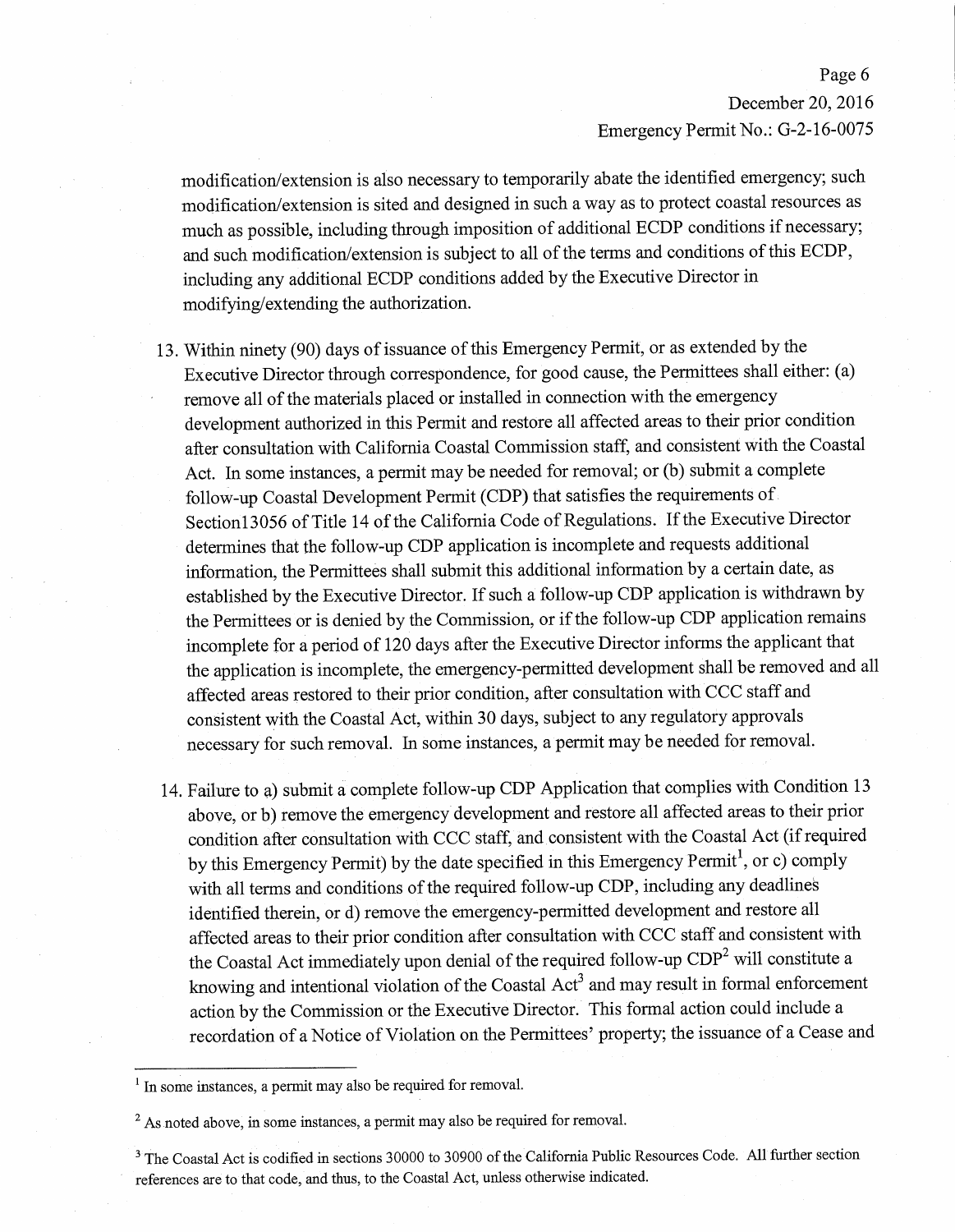Page 7 December 20, 2016 Emergency Permit No.: G-2-16-0075

Desist Order and/or a Restoration Order; imposition of administrative penalties for violations involving public access; and/or a civil lawsuit, which may result in the imposition of monetary penalties, including daily penalties of up to \$15,000 per violation per day, and other applicable penalties and other relief pursuant to Chapter 9 of the Coastal Act. Further, failure to follow all the terms and conditions of this Emergency Permit will constitute a knowing and intentional Coastal Act violation.

As noted in Conditions 7 and 8 above, the emergency development carried out under this ECDP is at the Permittees' risk and is considered to be temporary work done in an emergency situation to abate an emergency. If the Permittees wish to have the emergency development become permanent development or to propose a different development project to protect property, a regular CDP must be obtained. A regular CDP is subject to all of the provisions of the California Coastal Act and may be conditioned or denied accordingly.

If you have any questions about the provisions of this ECDP, please contact the Commission's North Central Coast District Office at 45 Fremont Street, Suite 2000, San Francisco, CA 94105, (415) 904-526